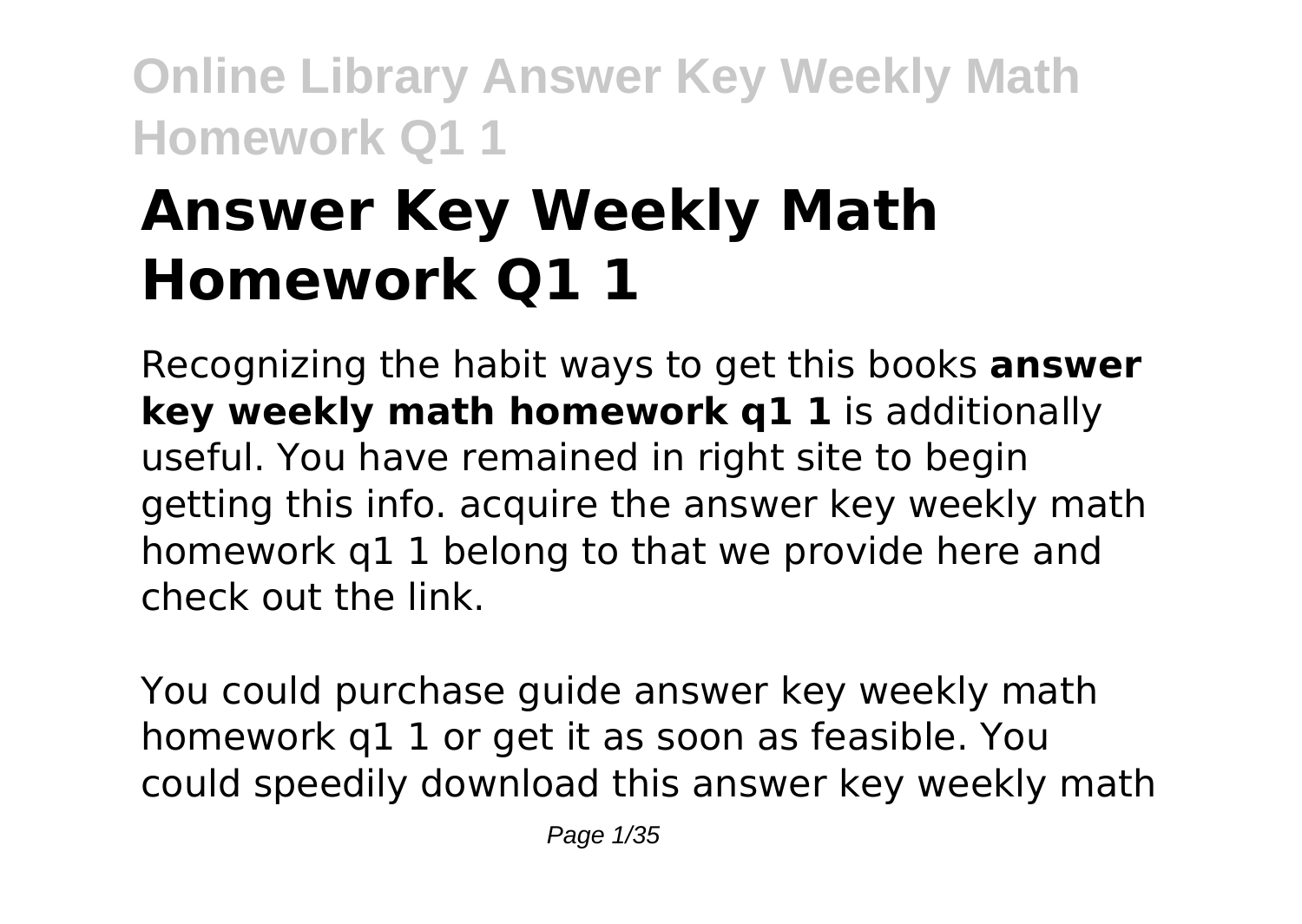homework q1 1 after getting deal. So, later than you require the ebook swiftly, you can straight acquire it. It's correspondingly utterly easy and thus fats, isn't it? You have to favor to in this vent

Ready Set Go! Homework answer keys (Math)

Constant Rate of Change- Chapter 1 Lesson 7- Math 7 *How to Get Answers for Any Homework or Test* THESE APPS WILL DO YOUR HOMEWORK FOR YOU!!! GET THEM NOW / HOMEWORK ANSWER KEYS / FREE APPS*Eureka Math Grade 5 Module 1 Lesson 13 5th Go Math Unit 1 Lesson 3.1*

Eureka Math Homework Time Grade 4 Module 1 Lesson 16<del>How to solve your math homework online</del><br>Page 2/35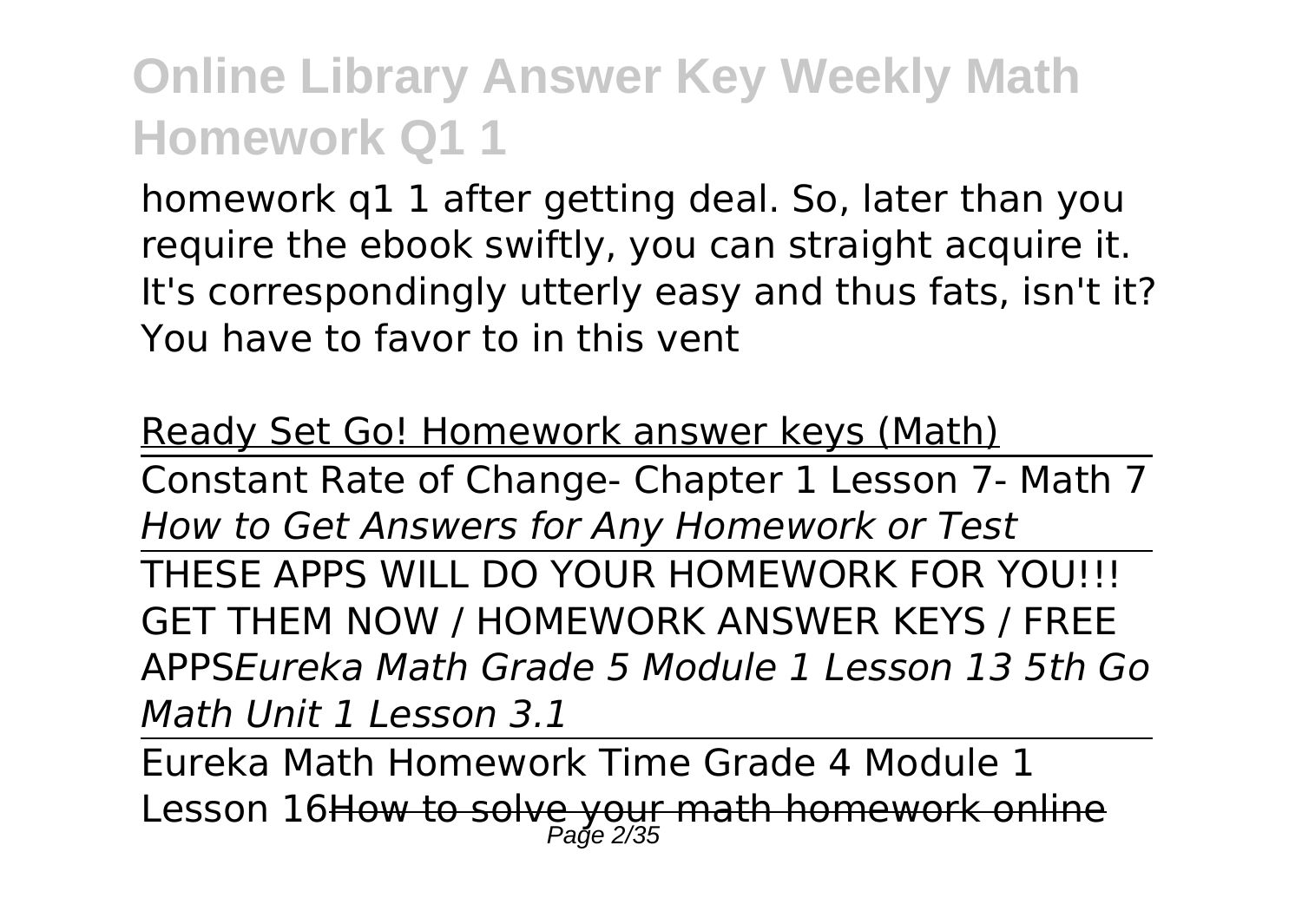(SO EASY) *Eureka Math Homework Time Grade 4 Module 3 Lesson 12* Go Math 5th Grade Lesson 2.5 Estimate with 2-Digit Divisors Eureka Math Homework Time Grade 4 Module 3 Lesson 14 Eureka Math Homework Time Grade 4 Module 1 Lesson 12 Cheat in Online Exams like a Boss - 2 **5 Math Tricks That Will Blow Your Mind** SAT Math: The Ultimate Guessing Trick 5 Rules (and One Secret Weapon) for Acing Multiple Choice Tests Simple Math Tricks You Weren't Taught at School FREE MATH apps/websites that give answers| Get your homework done fast! 10 Websites Every Student Should Know! How to get Chegg answers for free | Textsheet alternative (2 Methods) **Can You Pass 5th Grade Math? - 90%** Page 3/35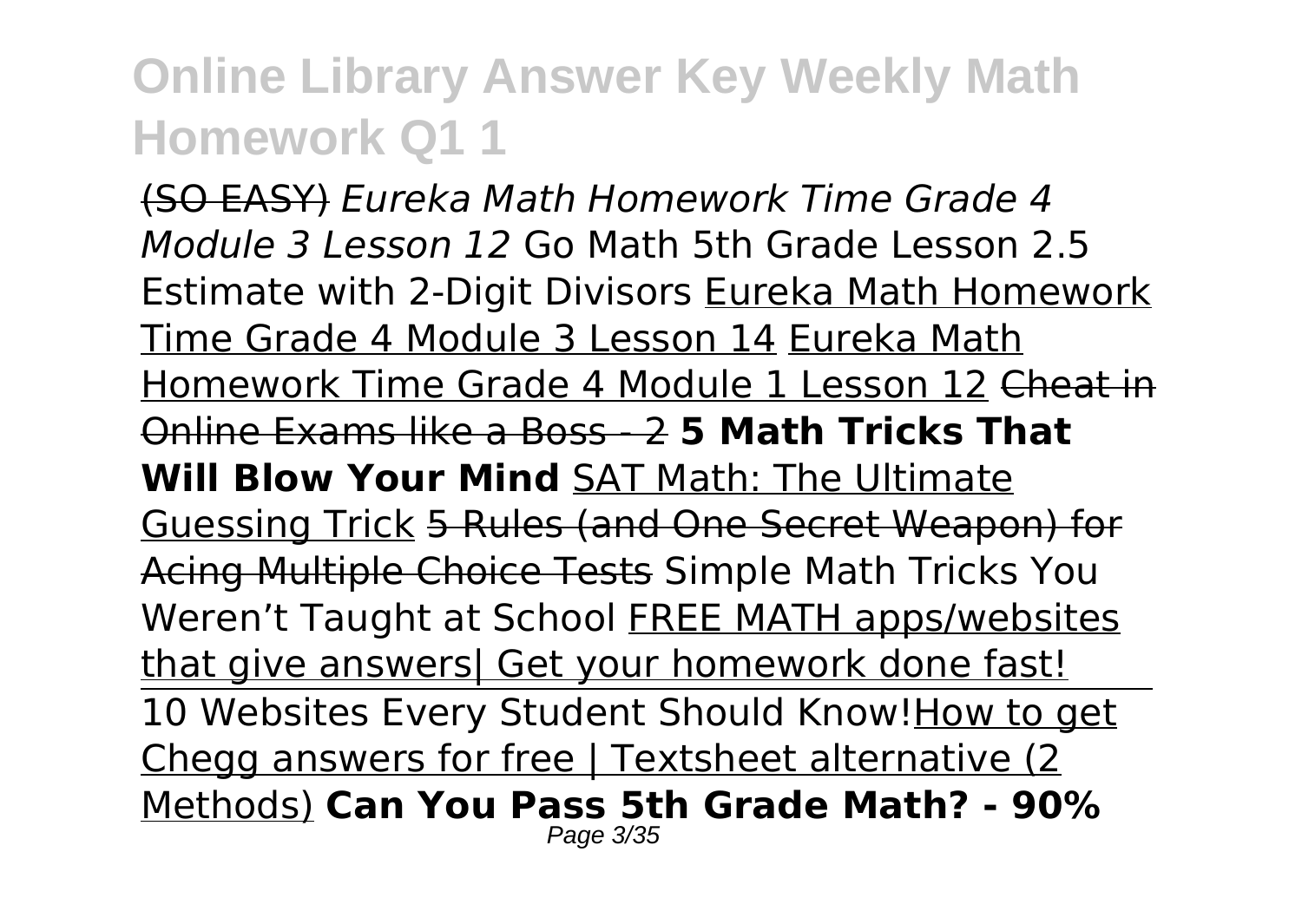**fail** 5 Forbidden Back to School Apps **lesson 9 homework module 2 grade 2** 4th grade students in aha homework answers for math THESE APPS WILL DO YOUR HOMEWORK FOR YOU! HOMEWORK ANSWER KEYS / FREE APPS! Introduction - \"Algebra\" - Chapter 11 - Class 6th Maths *Eureka Math Homework Time Grade 4 Module 3 Lesson 19* THESE APPS WILL DO YOUR HOMEWORK FOR YOU!!! GET THEM NOW / HOMEWORK ANSWER KEYS / FREE APPS Eureka Math Homework Time Grade 4 Module 3 Lesson 16 Eureka Math Homework Time Grade 4 Module 1 Lesson 15 **Answer Key Weekly Math Homework**

Weekly Math Homework Answer Key - Displaying top Page 4/35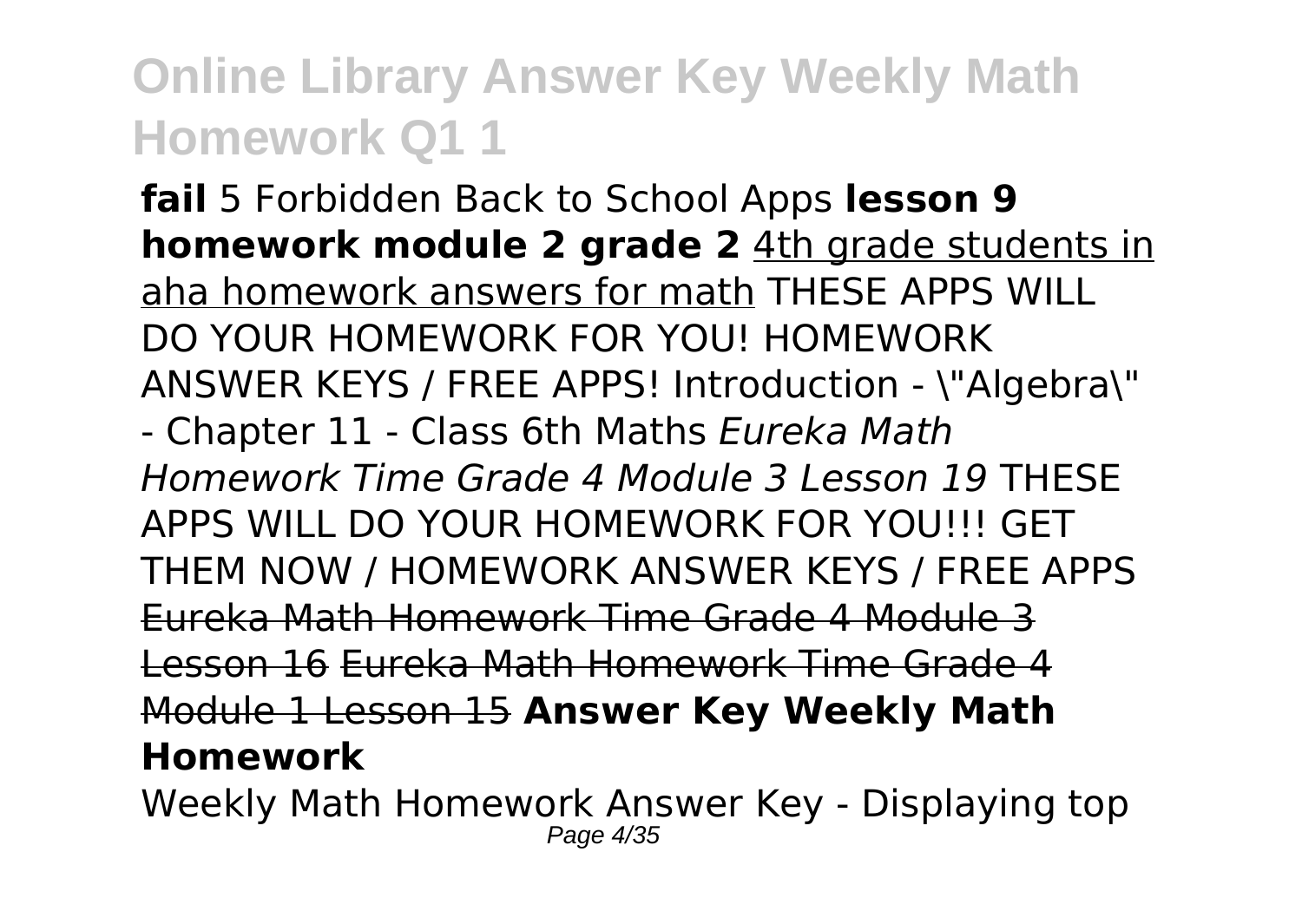8 worksheets found for this concept.. Some of the worksheets for this concept are Weekly homework, Name weekly math homework, Erin mccarthy, Math review, Name weekly homework q33 date monday tuesday, Name weekly homework q12 date monday tuesday, 5th grade math common core warm up program preview, Homework practice and problem solving practice ...

#### **Weekly Math Homework Answer Key Worksheets - Kiddy Math**

Weekly Math Homework Answer Key Showing top 8 worksheets in the category - Weekly Math Homework Answer Key . Some of the worksheets displayed are Page 5/35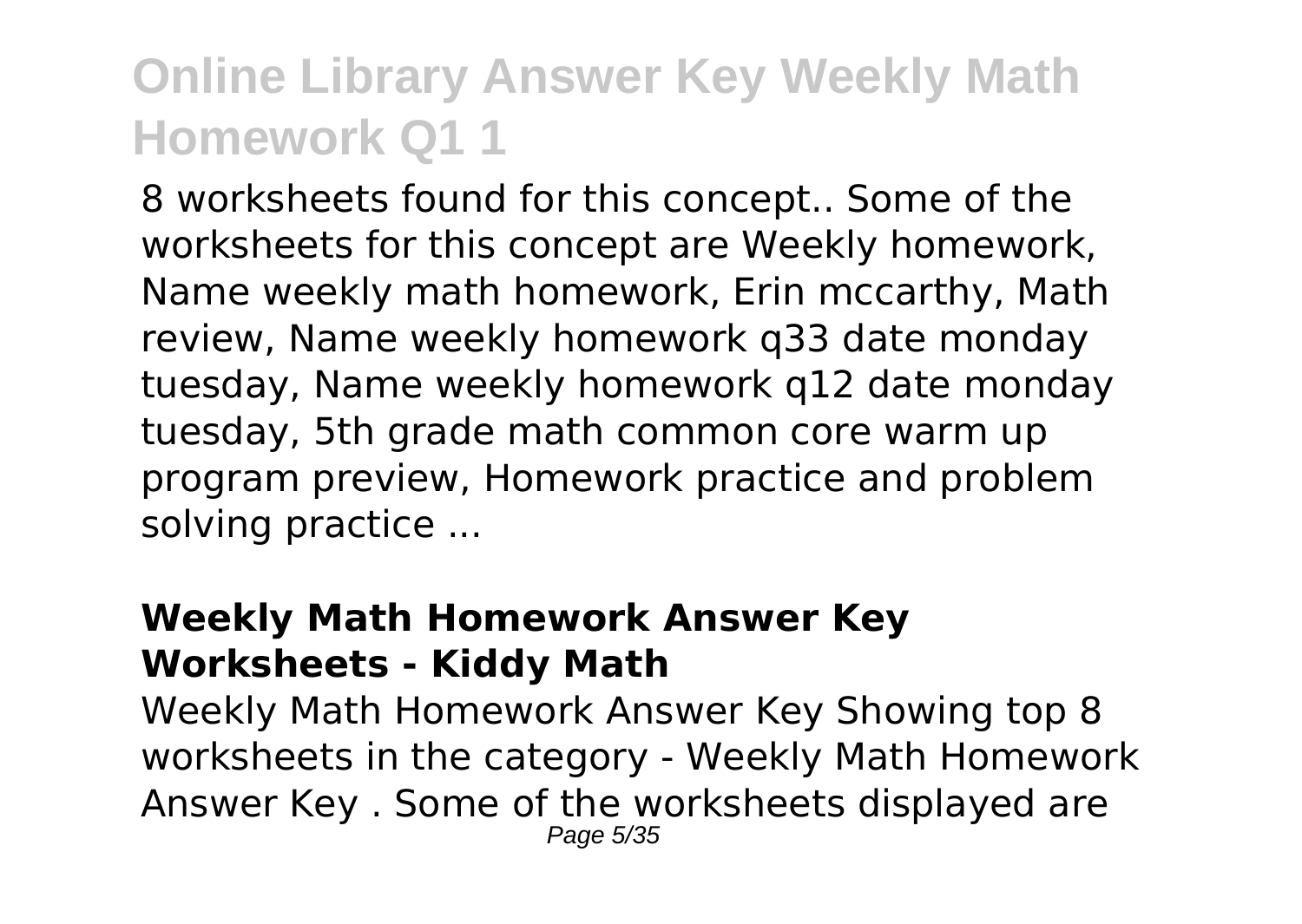Weekly homework, Name weekly math homework, Erin mccarthy, Math review, Name weekly homework q33 date monday tuesday, Name weekly homework q12 date monday tuesday, 5th grade math common core warm up program preview, Homework practice and problem solving practice workbook.

#### **Weekly Math Homework Answer Key Worksheets - Teacher ...**

Weekly Math Homework Anser Key - Displaying top 8 worksheets found for this concept.. Some of the worksheets for this concept are Answer key, Name weekly homework q33 date monday tuesday, Name weekly language homework q22 teacher monday, Page 6/35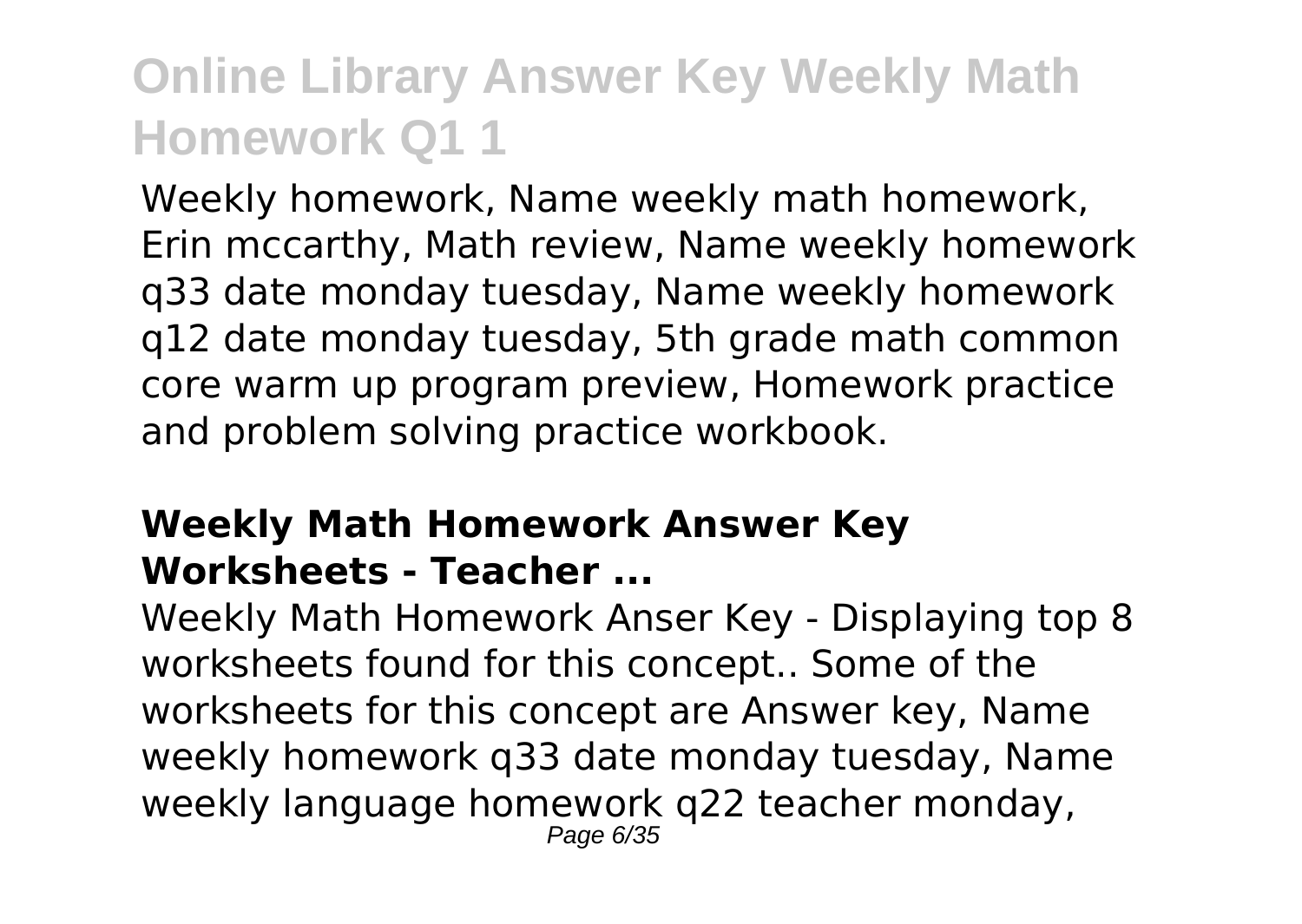Answer key, Name homework, Name weekly math homework, Name weekly homework q12 date monday tuesday, Weekly homework.

#### **Weekly Math Homework Anser Key Worksheets - Kiddy Math**

Name Weekly Math Homework Answer Key. Showing top 8 worksheets in the category - Name Weekly Math Homework Answer Key. Some of the worksheets displayed are Math hw week 32 review decimals and fractions name, Name weekly math homework, Weekly homework, Name homework, Name weekly homework q12 date monday tuesday, Name weekly language homework, Name weekly language Page 7/35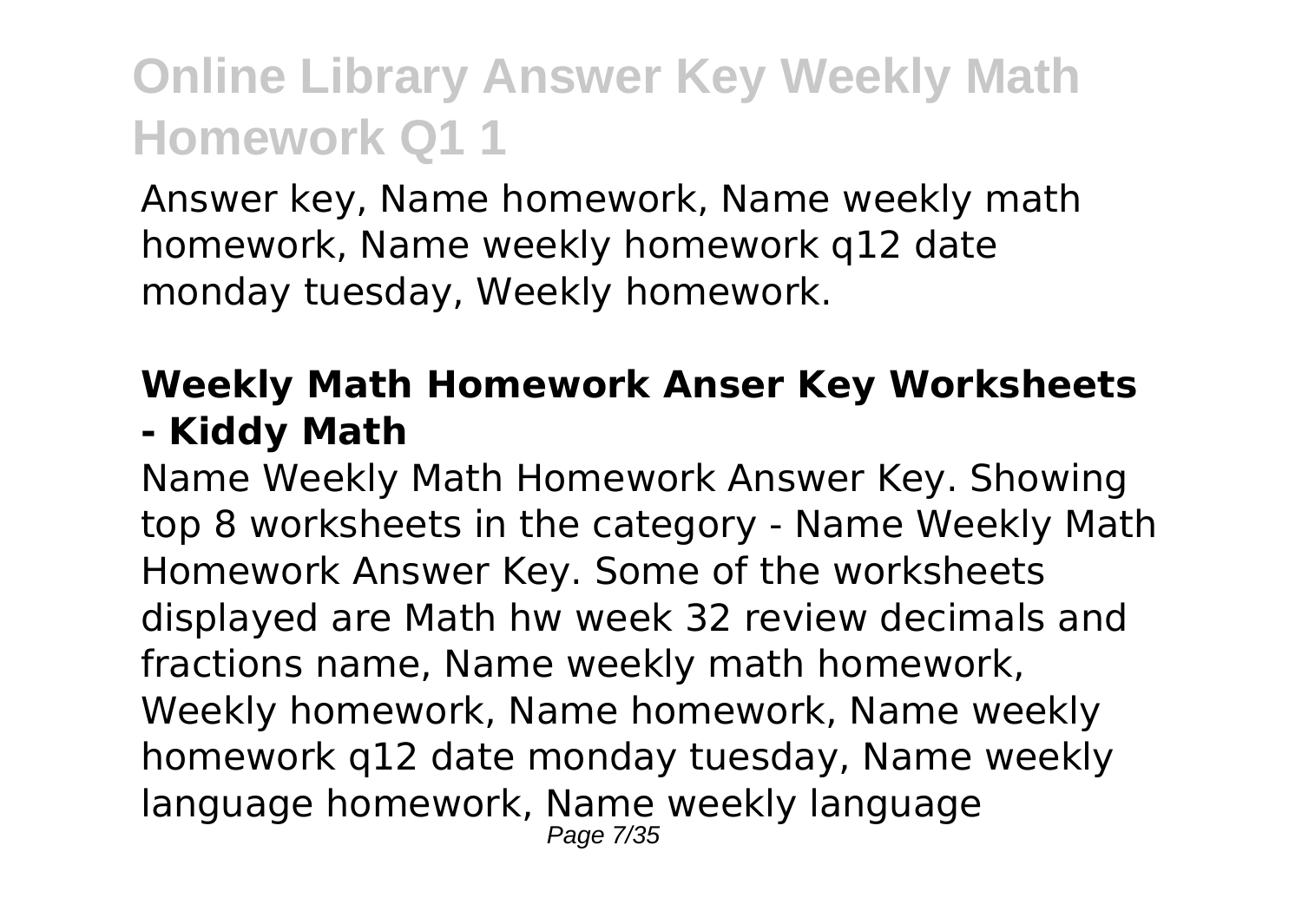homework q22 teacher monday ...

#### **Name Weekly Math Homework Answer Key Worksheets - Teacher ...**

Weekly Math Review Q1 Answer Key - Displaying top 8 worksheets found for this concept.. Some of the worksheets for this concept are Name weekly math review, Weekly homework, Q16 teacher monday tuesday wednesday thursday, Weekly homework, Name weekly math review q21 teacher monday tuesday, Name weekly math review q11 teacher monday tuesday, Answer key weekly homework q1 1 monday tuesday, Name ...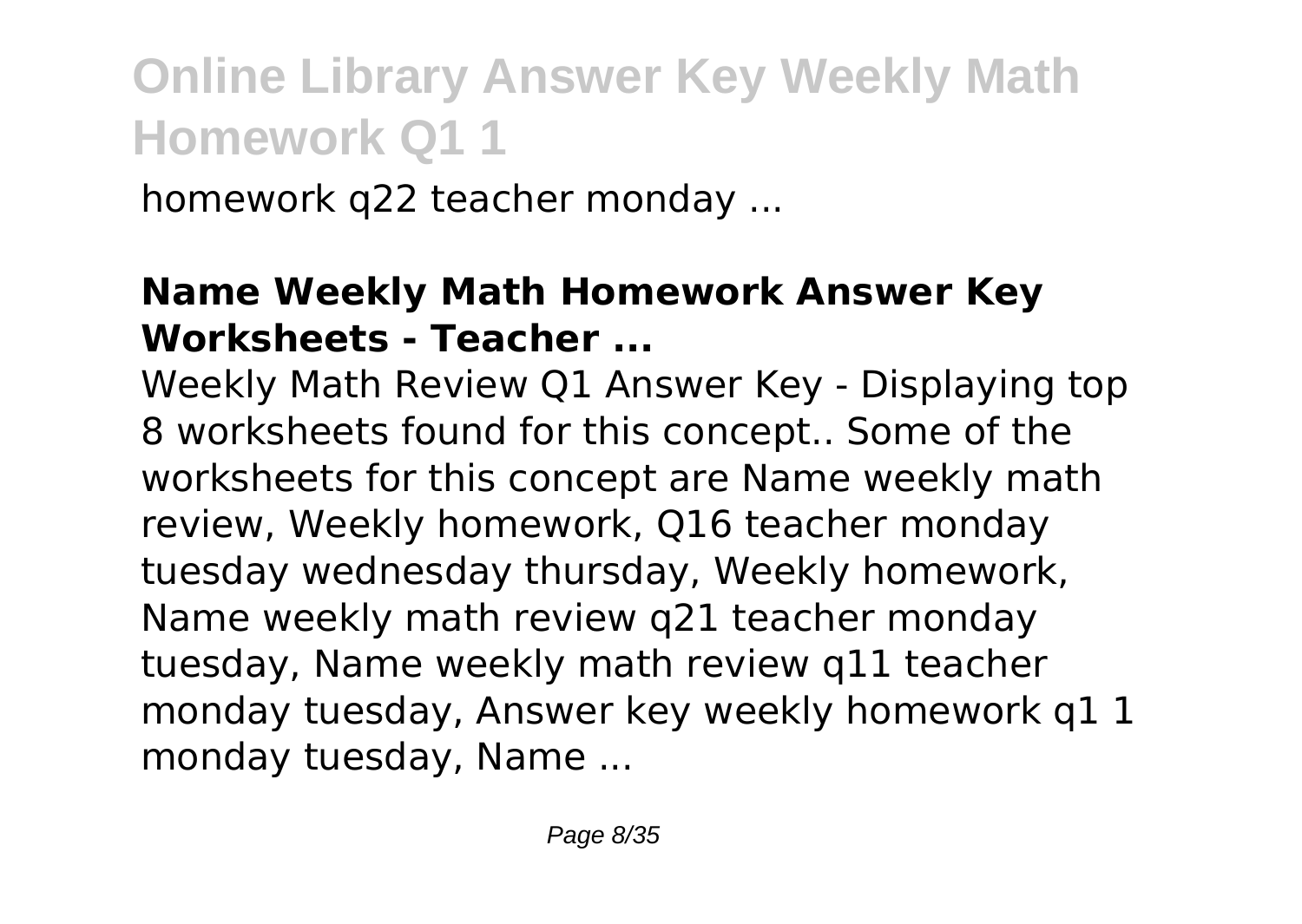#### **Weekly Math Review Q1 Answer Key Worksheets - Kiddy Math**

Name Weekly Math Homework Answer Key - Displaying top 8 worksheets found for this concept.. Some of the worksheets for this concept are Math hw week 32 review decimals and fractions name, Name weekly math homework, Weekly homework, Name homework, Name weekly homework q12 date monday tuesday, Name weekly language homework, Name weekly language homework q22 teacher monday, Name weekly homework ...

#### **Name Weekly Math Homework Answer Key Worksheets - Kiddy Math**

Page 9/35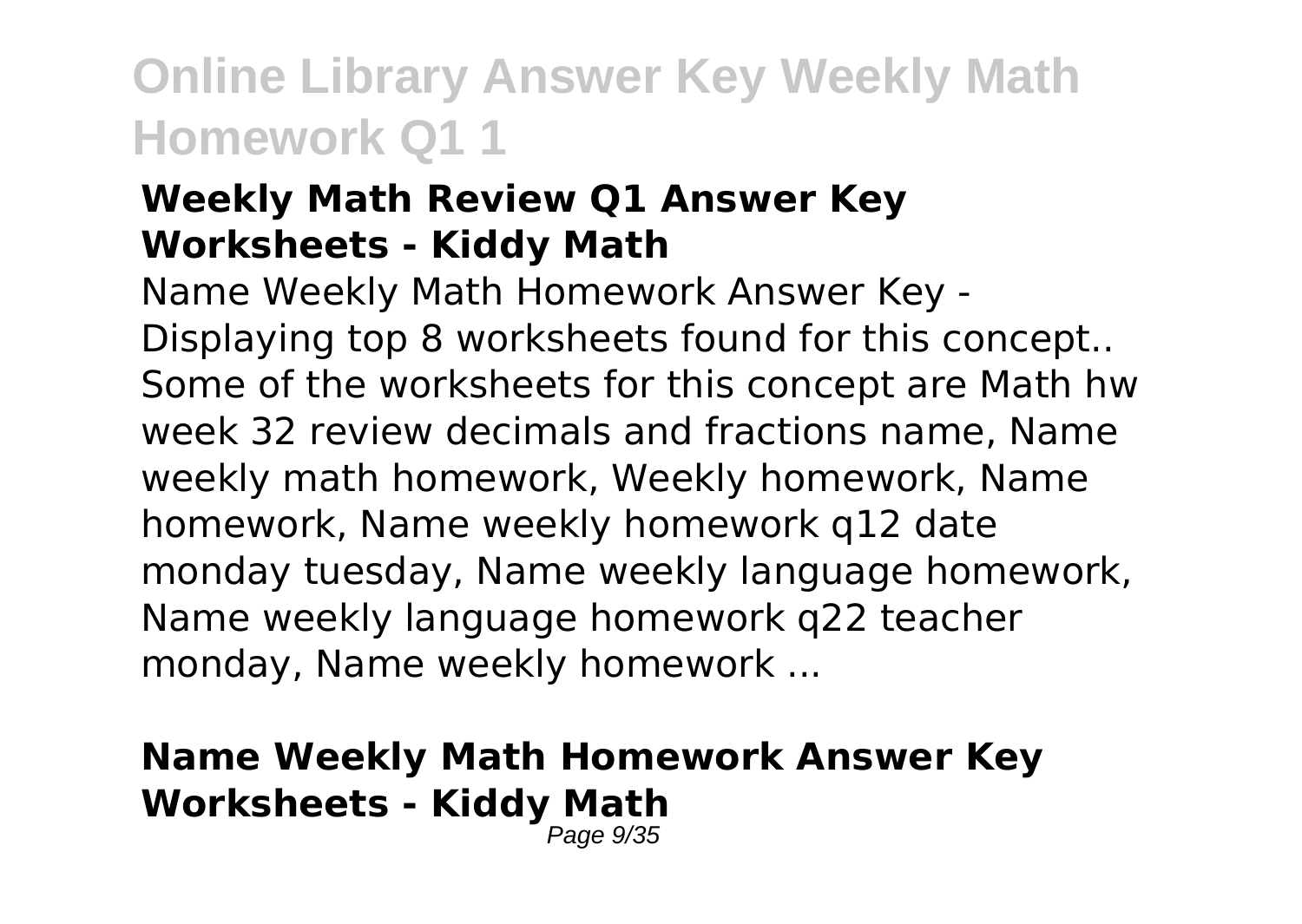An answer key for Go Math problems is in the chapter resources section of the Teacher Edition. Teacher editions assist teachers in meeting the Common Core standard. Each chapter focuses on the process behind the math so that students seek more than simply arriving at the right answer.

#### **Answer Key For Math Homework examenget.com**

64÷8=8 32÷8=4 88÷8=11 96÷8=12 48÷8=6. Find the Quotient.  $63 \div 9 = 7$  45  $\div 9 = 5$  54  $\div 9 = 6$  72  $\div 9 = 8$  $108 \div 9 = 12$ . Find the Product. 30 x  $10 = 300$  450 x 10=4,500 900 x 10=9,000 3,400 x 10=34,000 8,000  $x$  10=80,000. Complete the pattern. 5  $x$  10 = 50 50  $x$ Page 10/35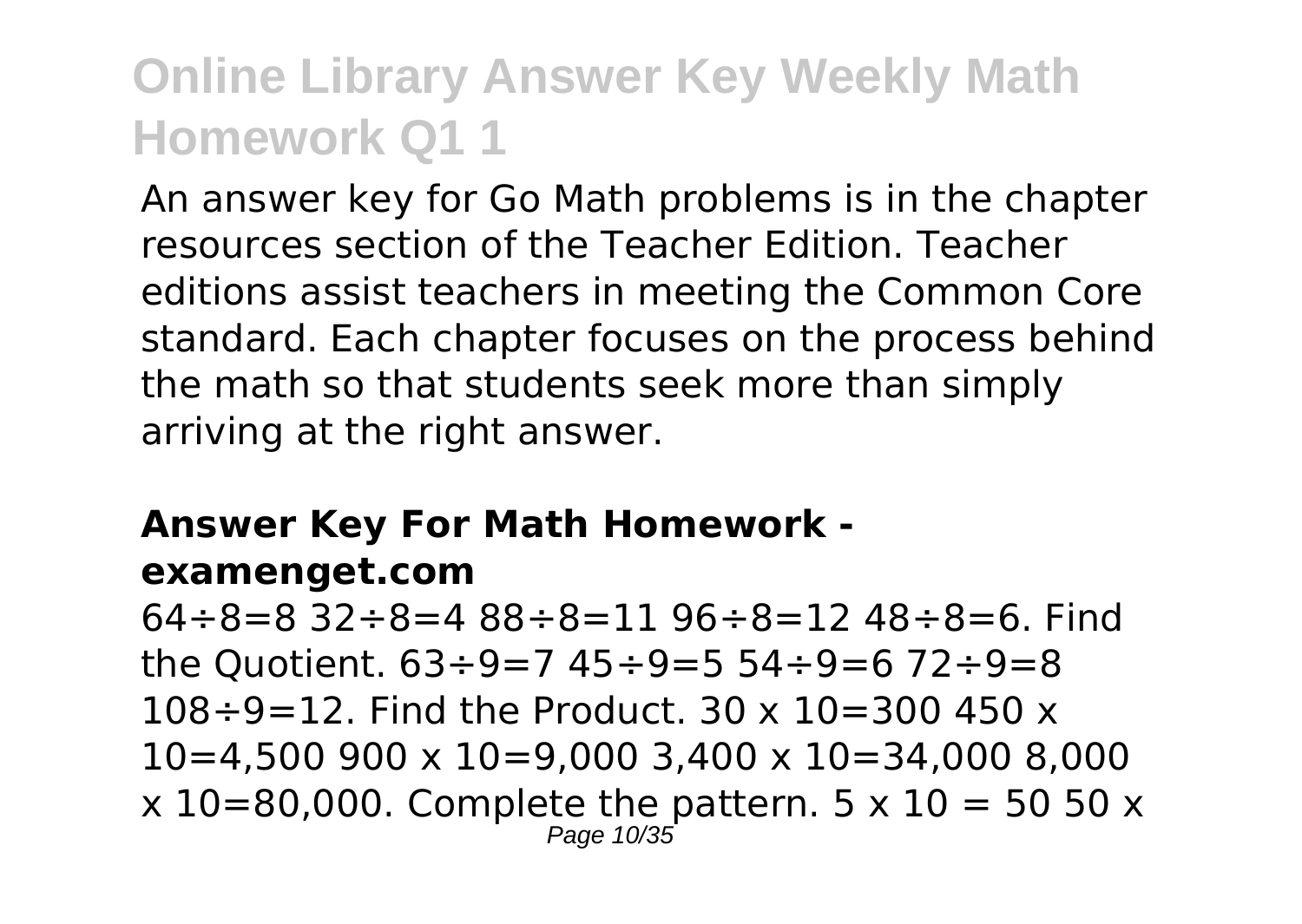$10 = 500\,500 \times 10 = 5,000\,5,000 \times 10 = 50,000$  $50.000 \times 10 = 500.000$ .

#### **Answer Key - Weekly Homework Sheet Q1:1 Monday Tuesday ...**

Answer Key - Weekly Math Homework – Q1:7. Monday Tuesday Wednesday Thursday Find an equivalent fraction.  $5.9 = 10.18, 10.12 = 5.6$ . Use Order of Operations to solve.  $105.27 + (72 - 9)64$ . Write each fraction in its simplest form. 25 7. 3. 4 7 39 51 13 17. Use Order of Operations to solve.  $3.3 - \div 10$ ) + 8(60 29. Find the sum.

#### **Weekly Homework Sheet**

Page 11/35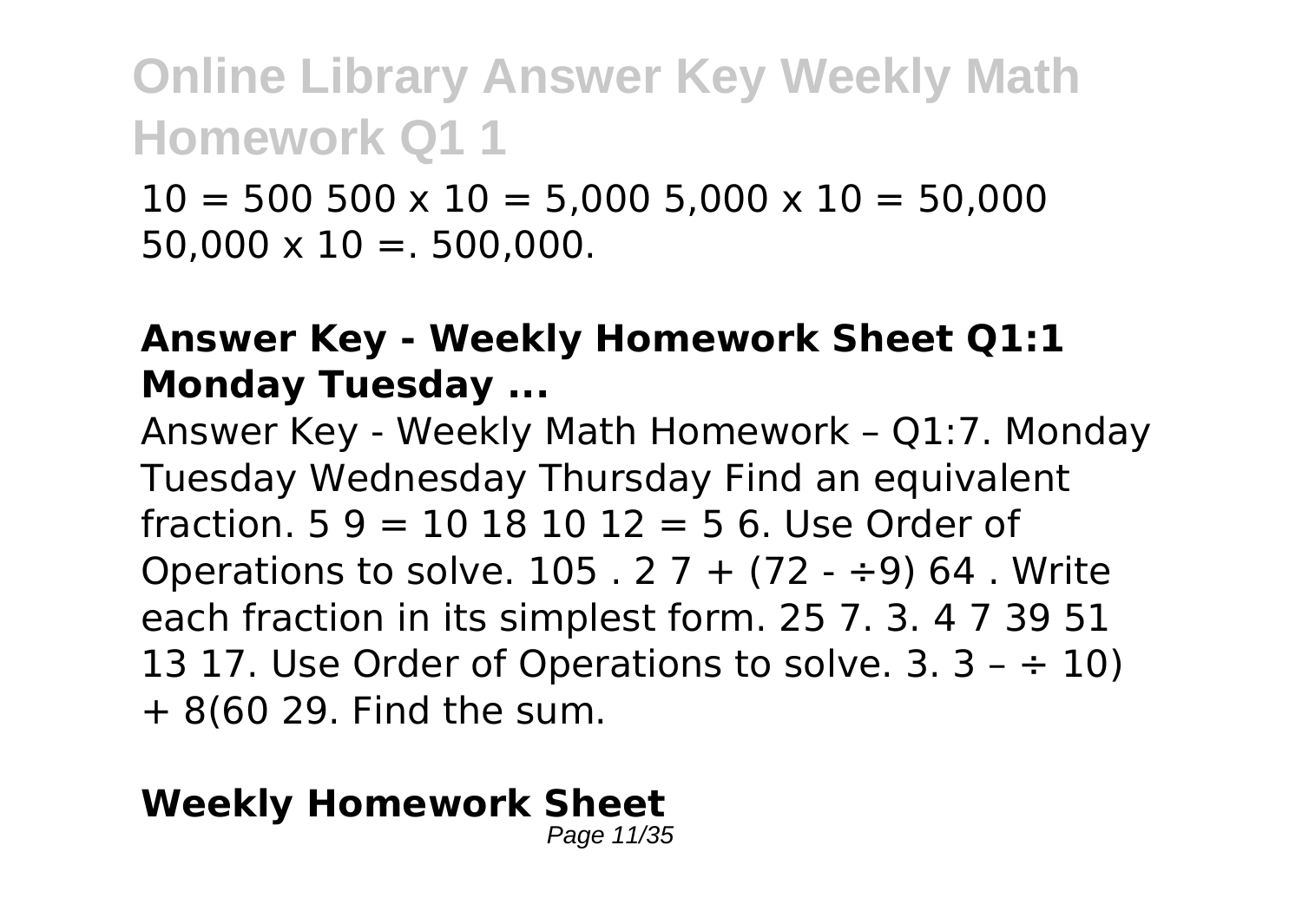Answer Key - Weekly Math Homework – Q1:8. Monday Tuesday Wednesday Thursday Find an equivalent fraction. 2 3 4 6 5 8 10 16 Use Order of Operations to solve.  $4[2.5 + 3(20 + 7)]$  334. Write each fraction in its simplest form. 18 4. 4. 1 2 24 32 3 4. Use Order of Operations to solve. 7(8260) + 3-3. 181 .

#### **Weekly Homework Sheet**

One Stop Teacher Shop Answer Keys For 6th Grade - Displaying top 8 worksheets found for this concept.. Some of the worksheets for this concept are Answer key, Daily math warm ups, Name answer key, Name weekly homework q33 date monday tuesday, Name weekly math homework, Name weekly math review Page 12/35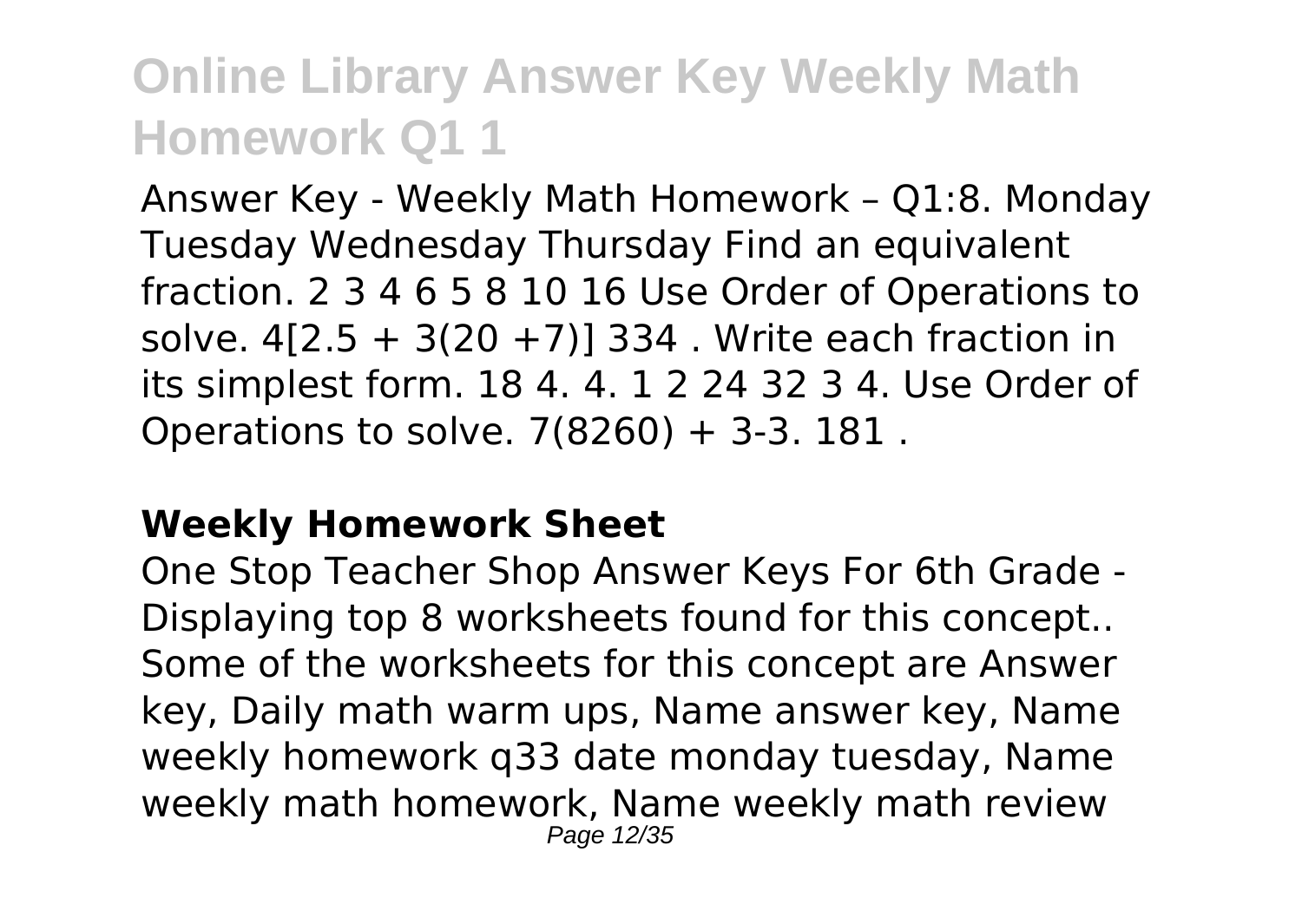q39 date monday tuesday, Answer key work 6, Teacher notes.

#### **One Stop Teacher Shop Answer Keys For 6th ... - Kiddy Math**

Answer Key - Weekly Math Homework Q1:3. Monday.. Answer Key - Weekly Math Homework - Q1:1. Monday Tuesday Wednesday Thursday Simplify by combining like terms:  $18 + 3(52) + 8$ . 1516.. One Stop Teacher Shop Answer Key - Language Homework Q1:2 Monday Tuesday Wednesday Thursday Underline the NOUNS in the sentence. Tell if the.. 23 Questions for the topic 8th Grade Math Homework. All Questions .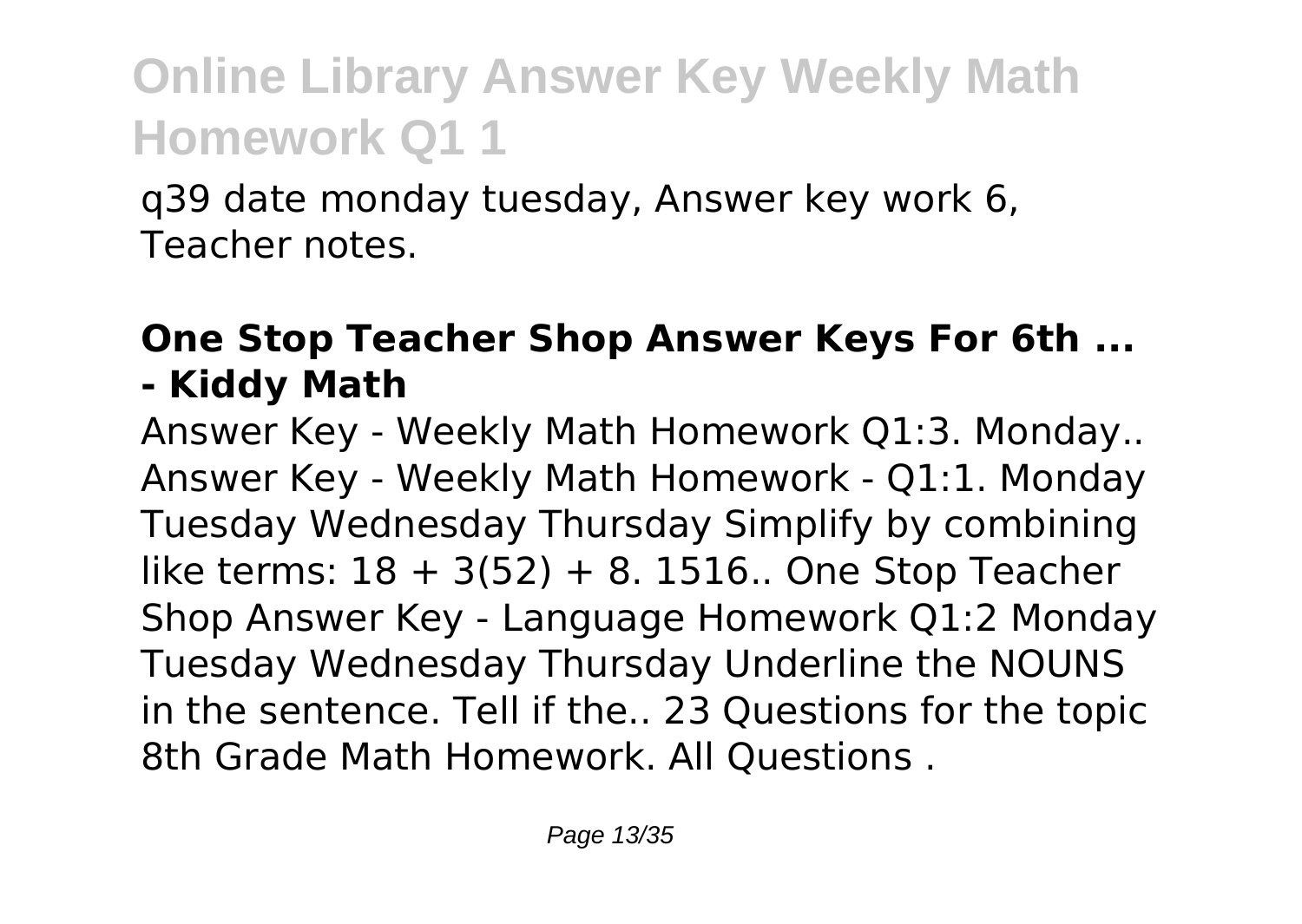**Weekly Math Homework Q1 2 Answer Key - Yola** Name Weekly Math Homework Answer Key. Displaying top 8 worksheets found for - Name Weekly Math Homework Answer Key. Some of the worksheets for this concept are Math hw week 32 review decimals and fractions name, Name weekly math homework, Weekly homework, Name homework, Name weekly homework q12 date monday tuesday, Name weekly language homework, Name weekly language homework q22 teacher monday, Name weekly homework q33 date monday tuesday.

#### **Name Weekly Math Homework Answer Key - Learny Kids**

Page 14/35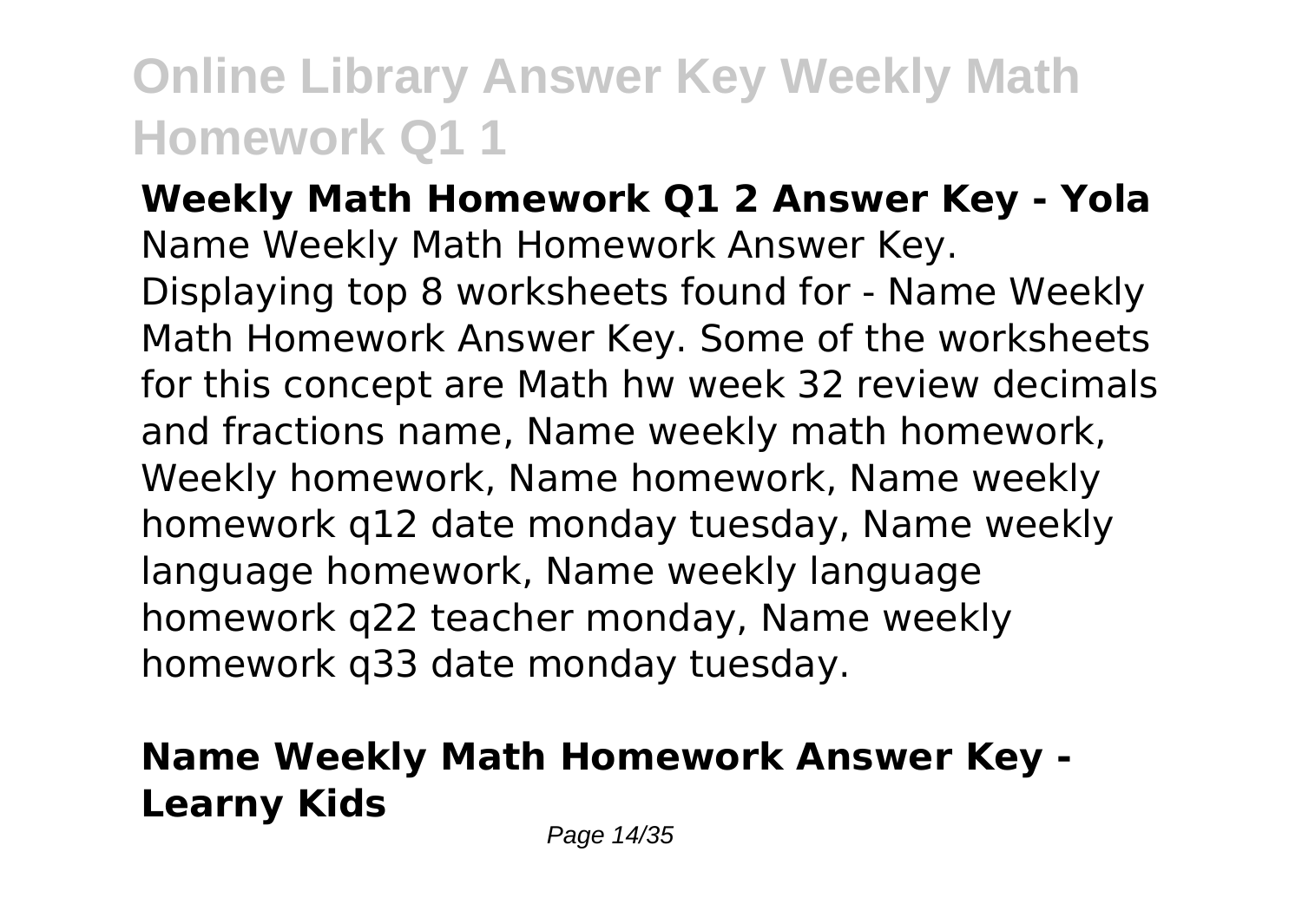To get started finding Answer Key Weekly Math Homework Q1 1 , you are right to find our website which has a comprehensive collection of manuals listed. Our library is the biggest of these that have literally hundreds of thousands of different products represented.

#### **Answer Key Weekly Math Homework Q1 1 | necbooks.us**

Displaying top 8 worksheets found for - Weekly Math Review Q2 2. Some of the worksheets for this concept are Name weekly math review q21 teacher monday tuesday, Q16 teacher monday tuesday wednesday thursday, Name weekly math review, Q42 date Page 15/35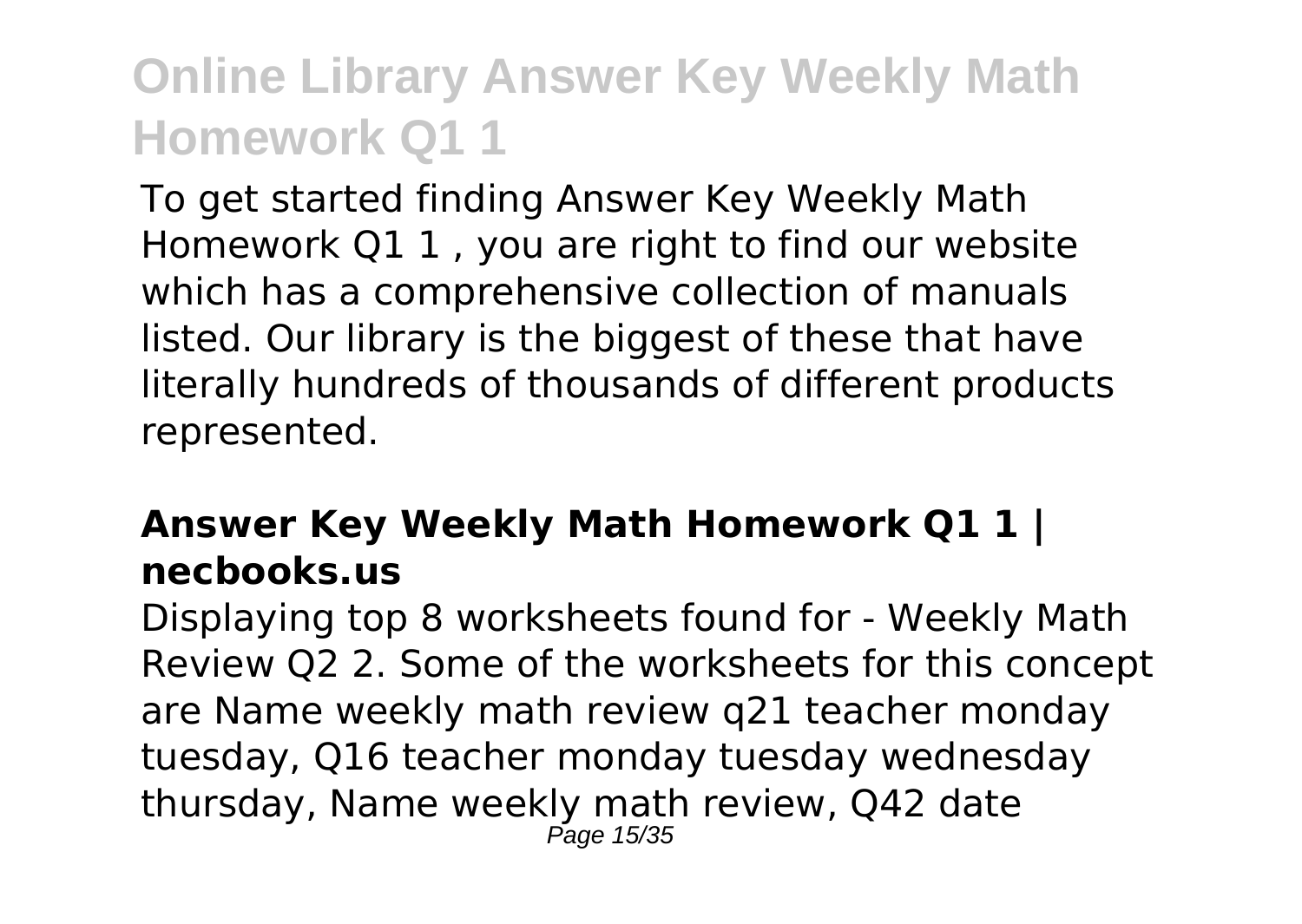monday tuesday wednesday thursday, Q25 date monday tuesday wednesday thursday, Name weekly homework q41 date monday tuesday, Weekly homework, 7th grade ...

#### **Weekly Math Review Q2 2 Worksheets - Learny Kids**

Showing top 8 worksheets in the category - Weekly Math Review Q1 8 5th Grade. Some of the worksheets displayed are Name weekly math review, Kindergarten homework, Name weekly math homework, Complete the following packet over the summer to review, Multiplication fact strategies, Name weekly math review, Name weekly math review Page 16/35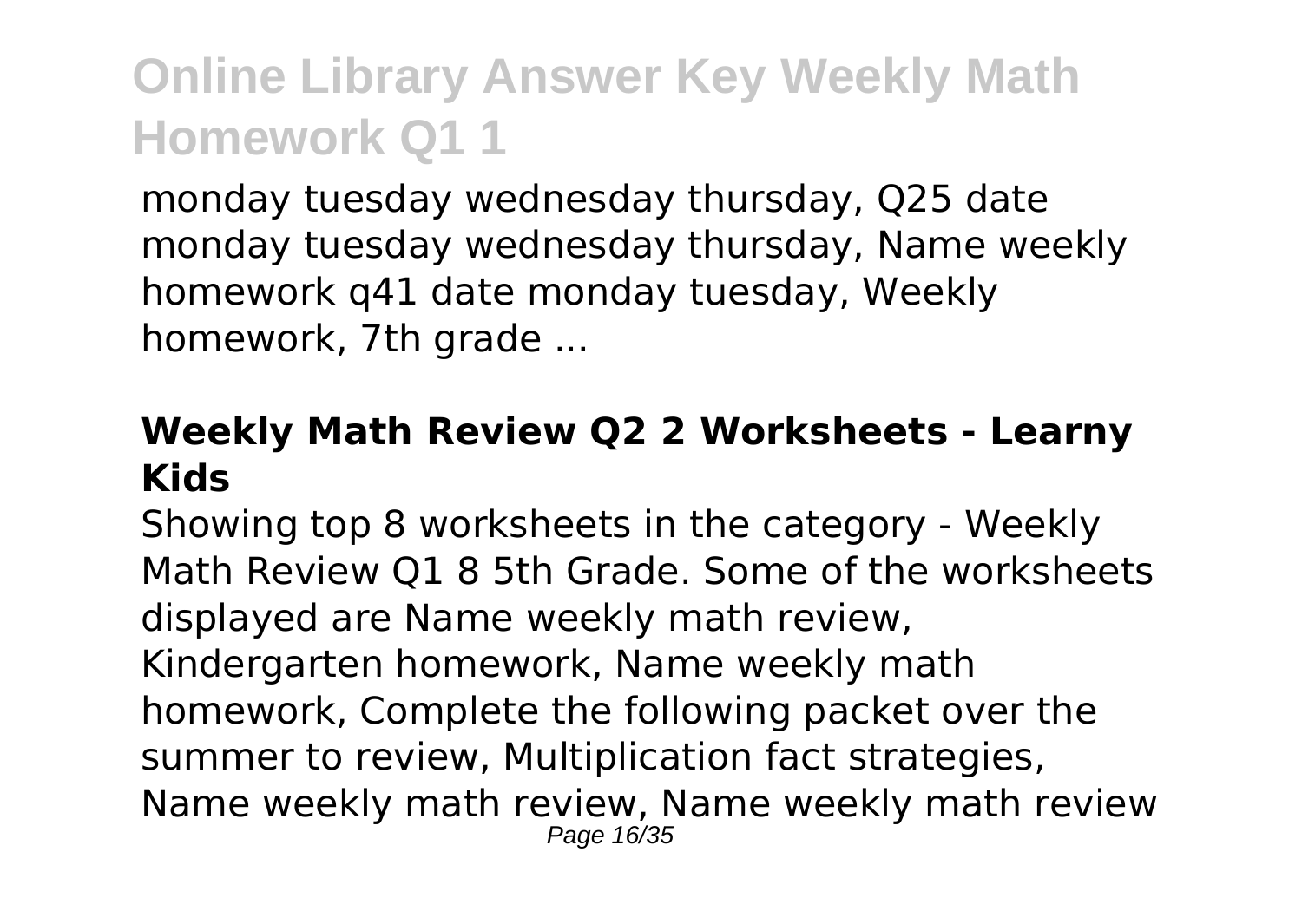q21 teacher monday tuesday, Epub answer key weekly homework.

#### **Weekly Math Review Q1 8 5th Grade Worksheets - Teacher ...**

Answer Key - Weekly Math Homework – Q2:7 Monday Tuesday Wednesday Thursday Find the quotient. 4 7  $\div$  6 = 2 21 Find the quotient. 39,204  $\div$  54 726 Find the quotient.  $34 \div 67 = 78$  Find the quotient. 1,498 ÷ 30 49.93 Find the difference. 7,299.04 – 238.4 7,060.64 Find the product. 5.39 x 0.31 1.6709 Find the sum. 4,399.1 + 48.028 4,447.128 Find the quotient.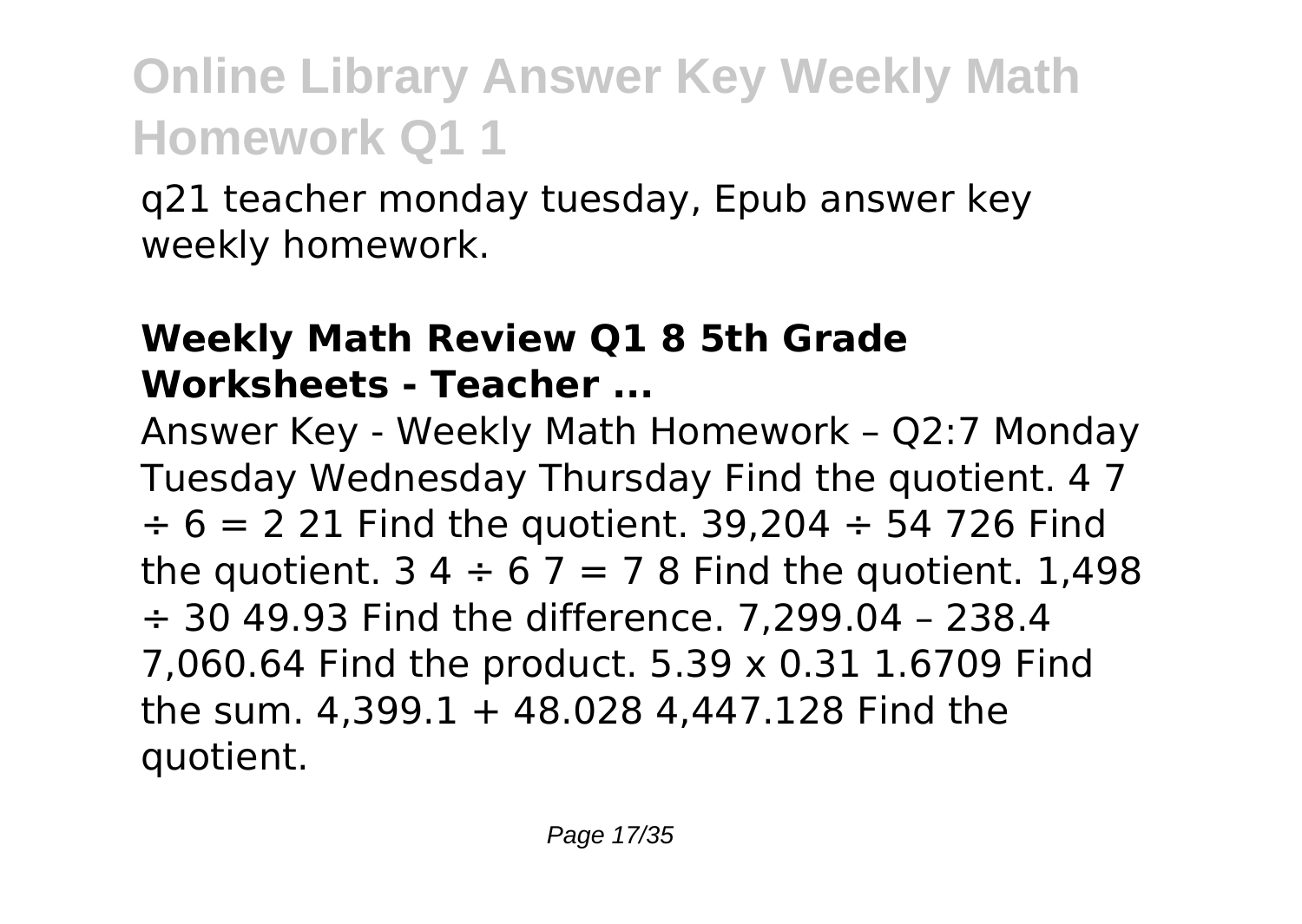#### **Q2:7 Teacher: Monday Tuesday Wednesday Thursday**

Worksheets are Answer key, Daily math warm ups, Name answer key, Name weekly homework q33 date monday tuesday, Name weekly math homework, Name weekly math review q39 date monday tuesday, Answer key work 6, Teacher notes Answer Key - Weekly Homework Sheet Book Review Of Twilight Breaking Dawn Part 1 Q3:8 Monday Tuesday Wednesday Thursday What is the PLACE VALUE of the underlined digit? Find the ...

#### **Weekly Math Homework Q3:4 Answer Key**

Answer Key - Weekly Math Homework – Q1:3 Monday Page 18/35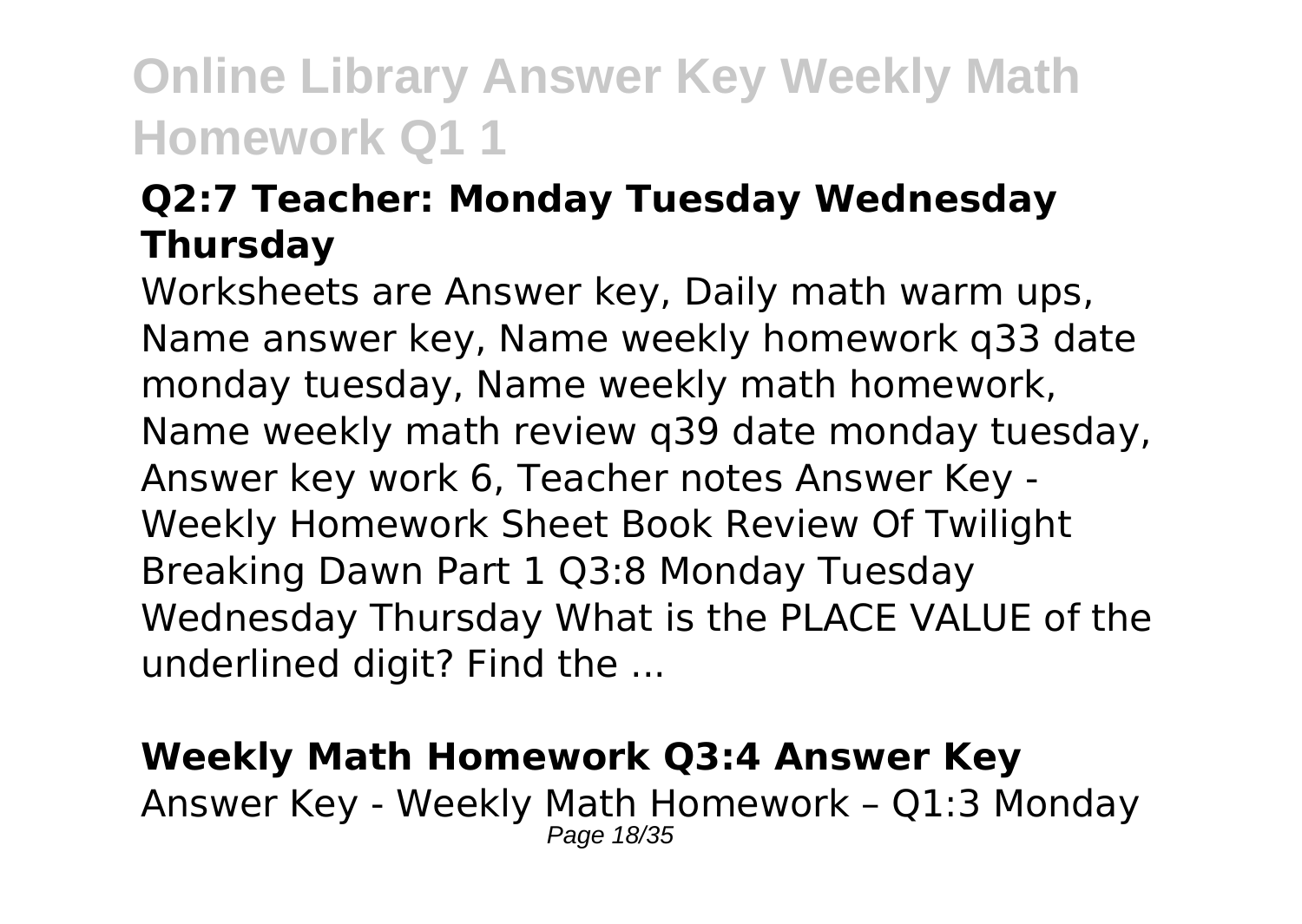Tuesday Wednesday Thursday Use >, <, or = to solve the inequality below.  $(30 \div 6) + 4.70 > 144.07$  Use Order of Operations to solve. 53 + 10 0 Use >, <, or  $=$  to solve the inequality below. (24  $\div$  3) + 3 8 10 > 5 10 Use Order of Operations to solve. + 33 38 Find the sum. 193,678 + 880,372 1,074,050

#### **Q1:3 Teacher: Monday Tuesday Wednesday Thursday**

1st grade weekly math homework weeks 1-10. You make a copy for each student. Each page is just enough homework for the week. Students do every box in the column for that day. This allows them to keep their skills sharp and spiral their skills.This pack Page 19/35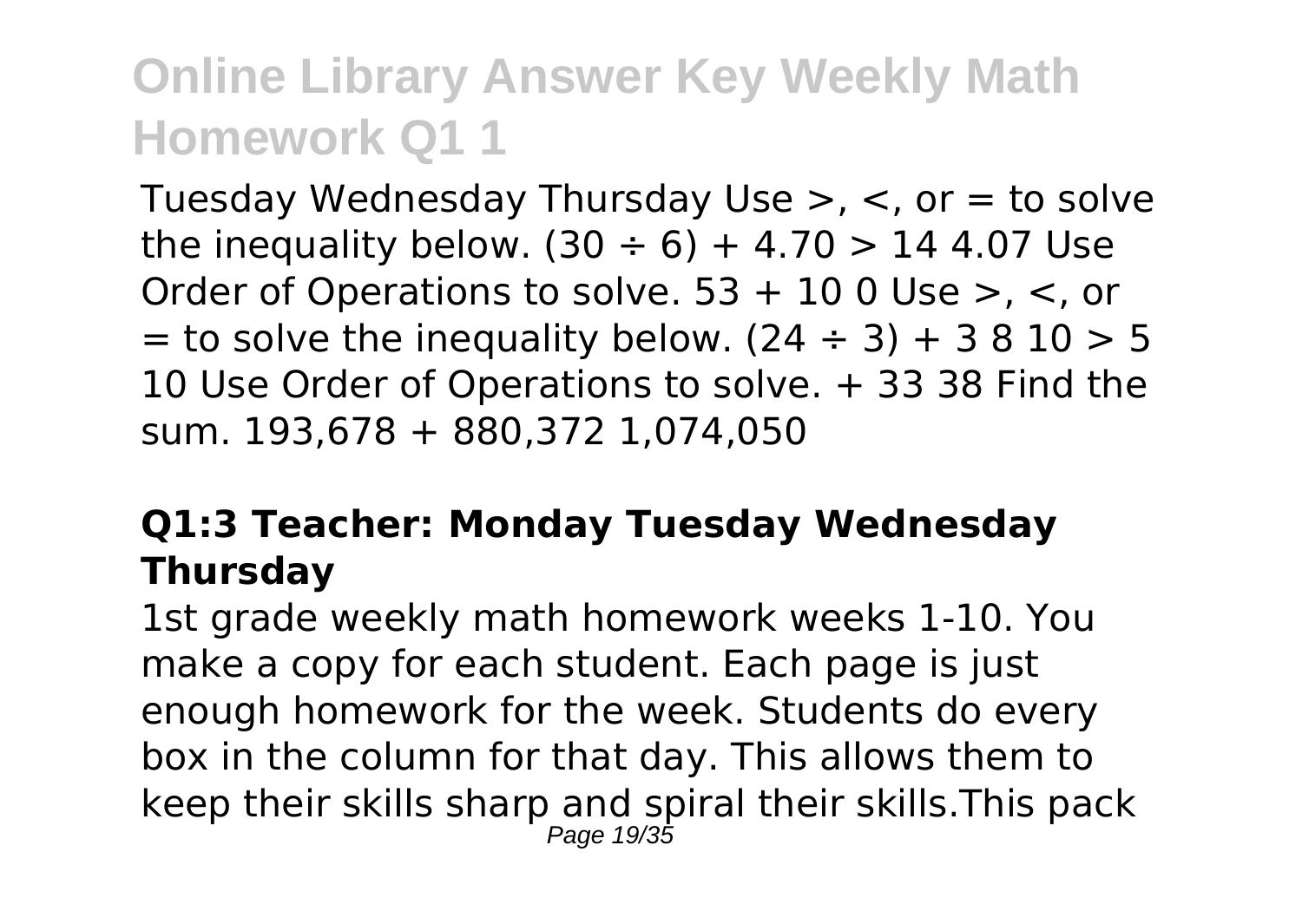#### is fully aligned to the Common Core and the st

Weekly Practice: Math for grade 1 provides daily practice for key concepts such as addition, subtraction, place value, shapes, measurement, graphing, and more. Complete with flash cards and activities, this series supports classroom success by offering extra practice at home. --Improve studentsÕ math skills in the classroom while also providing a way to continue the learning process at home. Weekly Practice: Math for grade 1 allows you to reinforce math topics at school and at home by offering 40 Page 20/35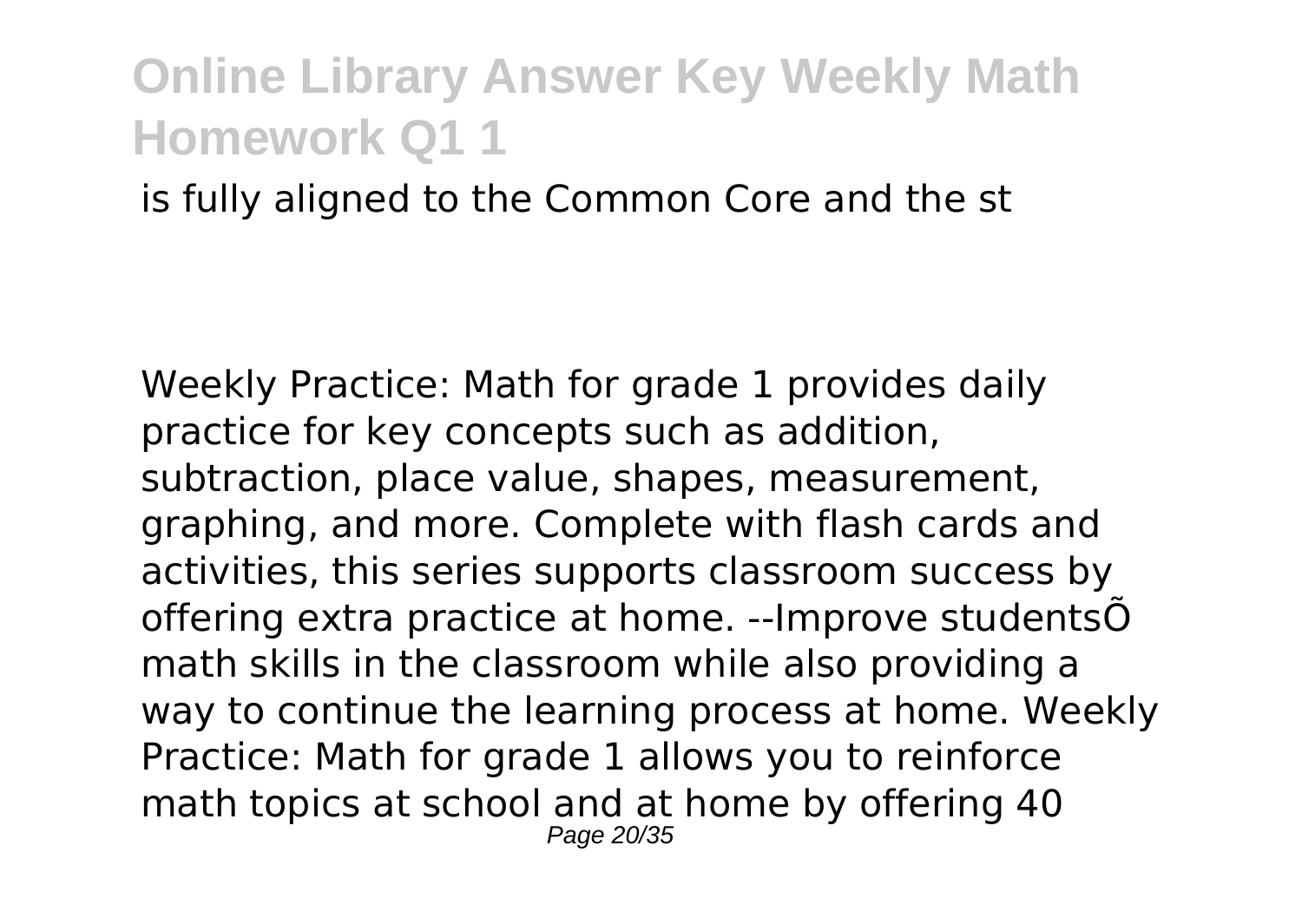weeks of standards-based activities and skill review. The unique layout and engaging exercises keep students interested as they build concept knowledge and essential skills. Reproducible at-home activities and flash cards are also included to encourage the home-to-school connection thatÕs essential for student success. --Weekly Practice is the perfect timesaving resource for creating standards-aligned homework packets and keeping studentsÕ skills sharp all year long. The Weekly Practice series for kindergarten to grade 5 provides 40 weeks of comprehensive skill review. Each 192-page supplemental workbook focuses on critical skills and concepts that meet the standards for language arts or Page 21/35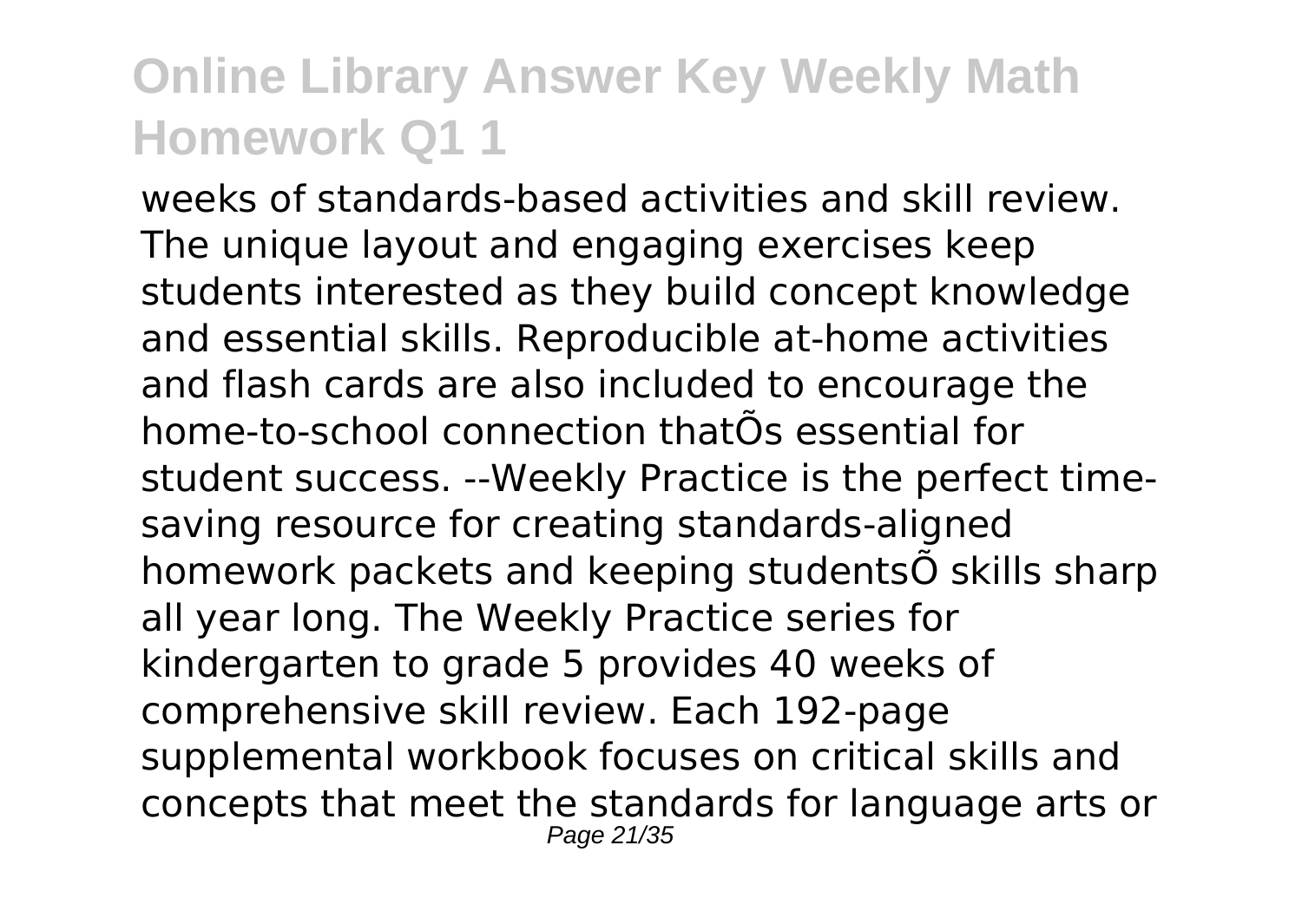math. Designed to help students achieve subject mastery, each book includes four days of practice activities, weekly off-the-page activities, Common Core State Standards alignment matrix, flash cards, and an answer key. Weekly Practice offers an effortless way to integrate language arts or math practice into daily classroom instruction.

Weekly Practice: Math for grade 5 provides daily practice for key concepts such as exponents, volume, the coordinate plane, numeric expressions, fractions, decimals, and more. Complete with flash cards and activities, this series supports classroom success by offering extra practice at home. --Improve studentsÕ Page 22/35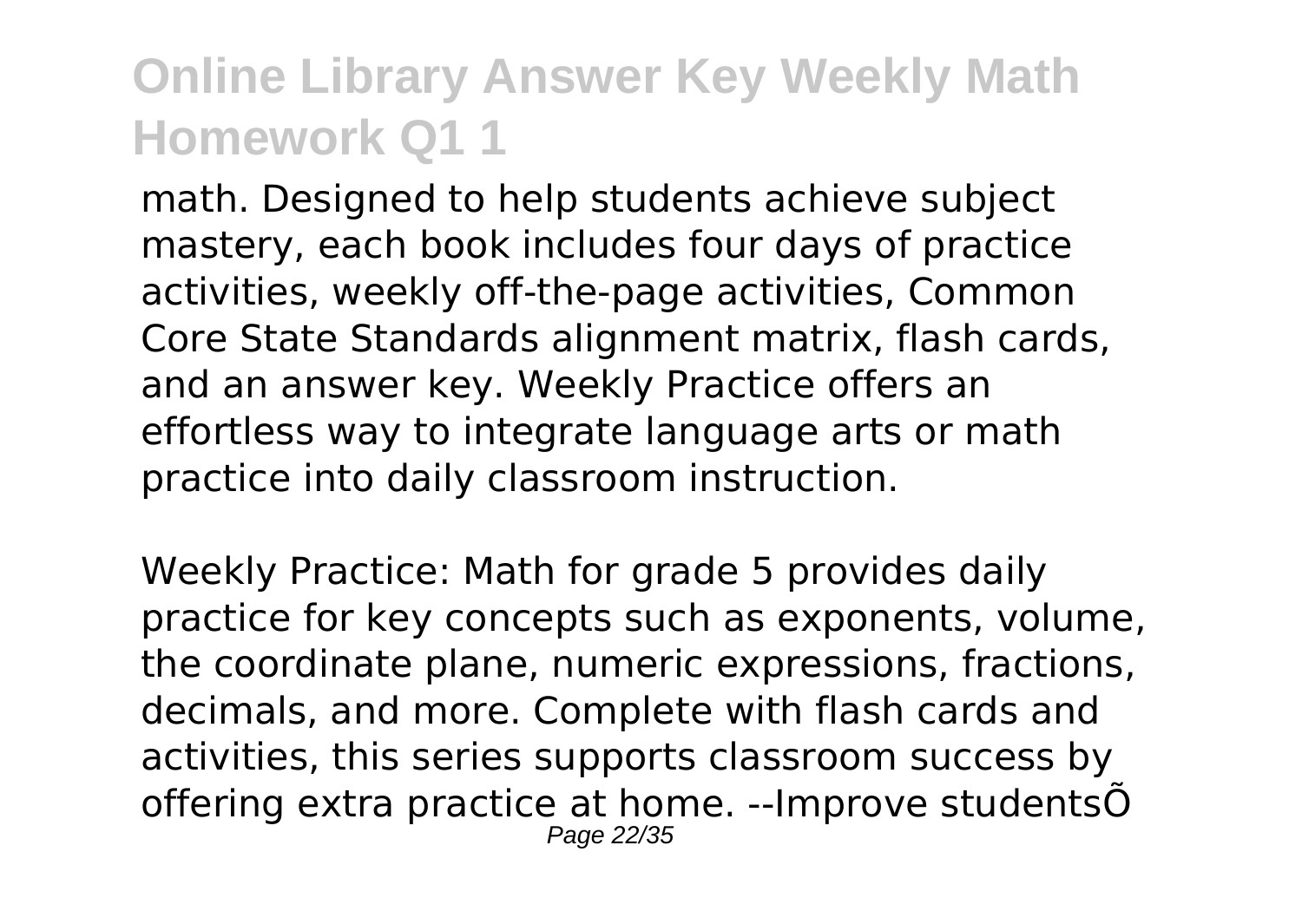math skills in the classroom while also providing a way to continue the learning process at home. Weekly Practice: Math for grade 5 allows you to reinforce math topics at school and at home by offering 40 weeks of standards-based activities and skill review. The unique layout and engaging exercises keep students interested as they build concept knowledge and essential skills. Reproducible at-home activities and flash cards are also included to encourage the home-to-school connection thatÕs essential for student success. --Weekly Practice is the perfect timesaving resource for creating standards-aligned homework packets and keeping studentsÕ skills sharp all year long. The Weekly Practice series for Page 23/35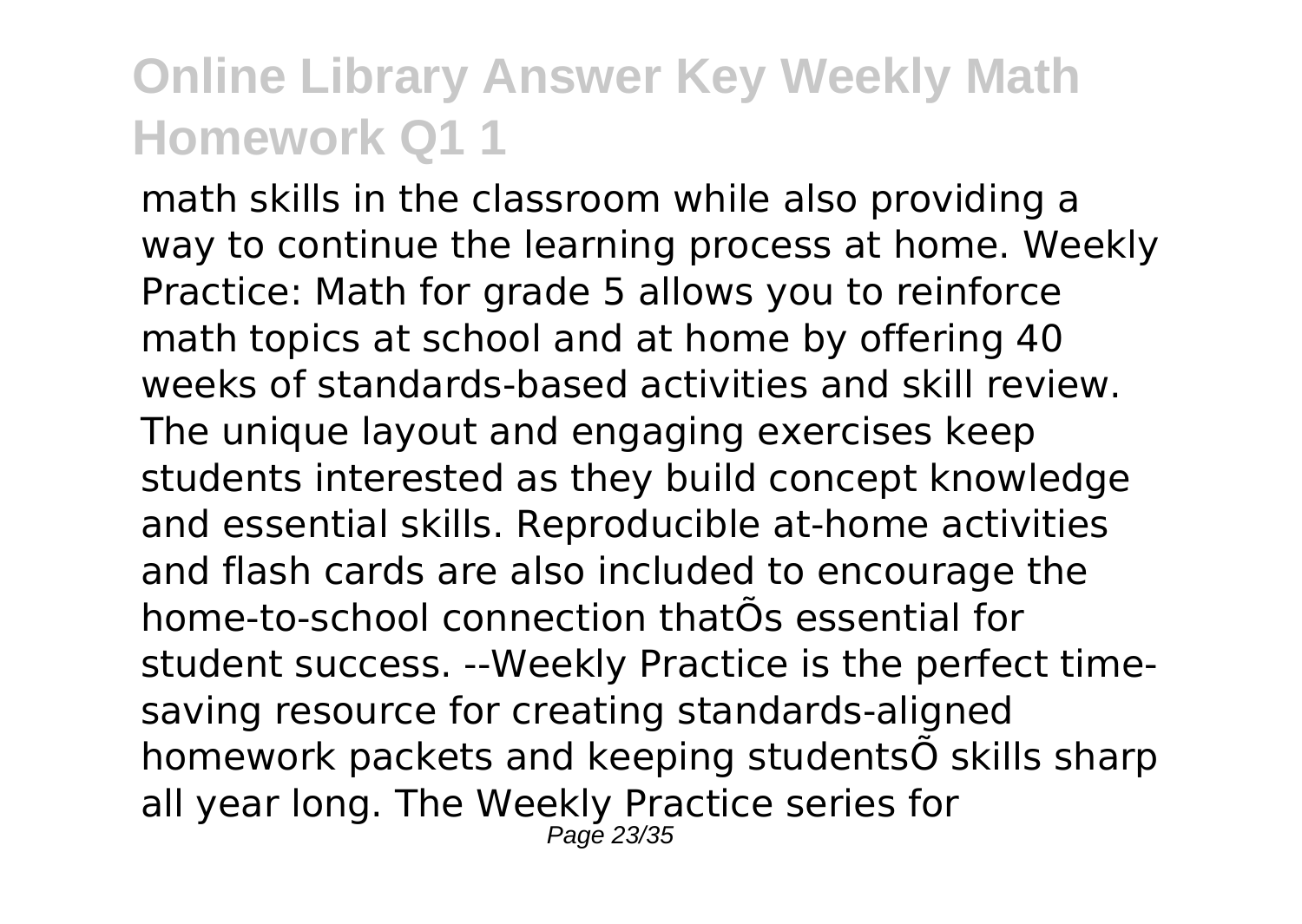kindergarten to grade 5 provides 40 weeks of comprehensive skill review. Each 192-page supplemental workbook focuses on critical skills and concepts that meet the standards for language arts or math. Designed to help students achieve subject mastery, each book includes four days of practice activities, weekly off-the-page activities, Common Core State Standards alignment matrix, flash cards, and an answer key. Weekly Practice offers an effortless way to integrate language arts or math practice into daily classroom instruction.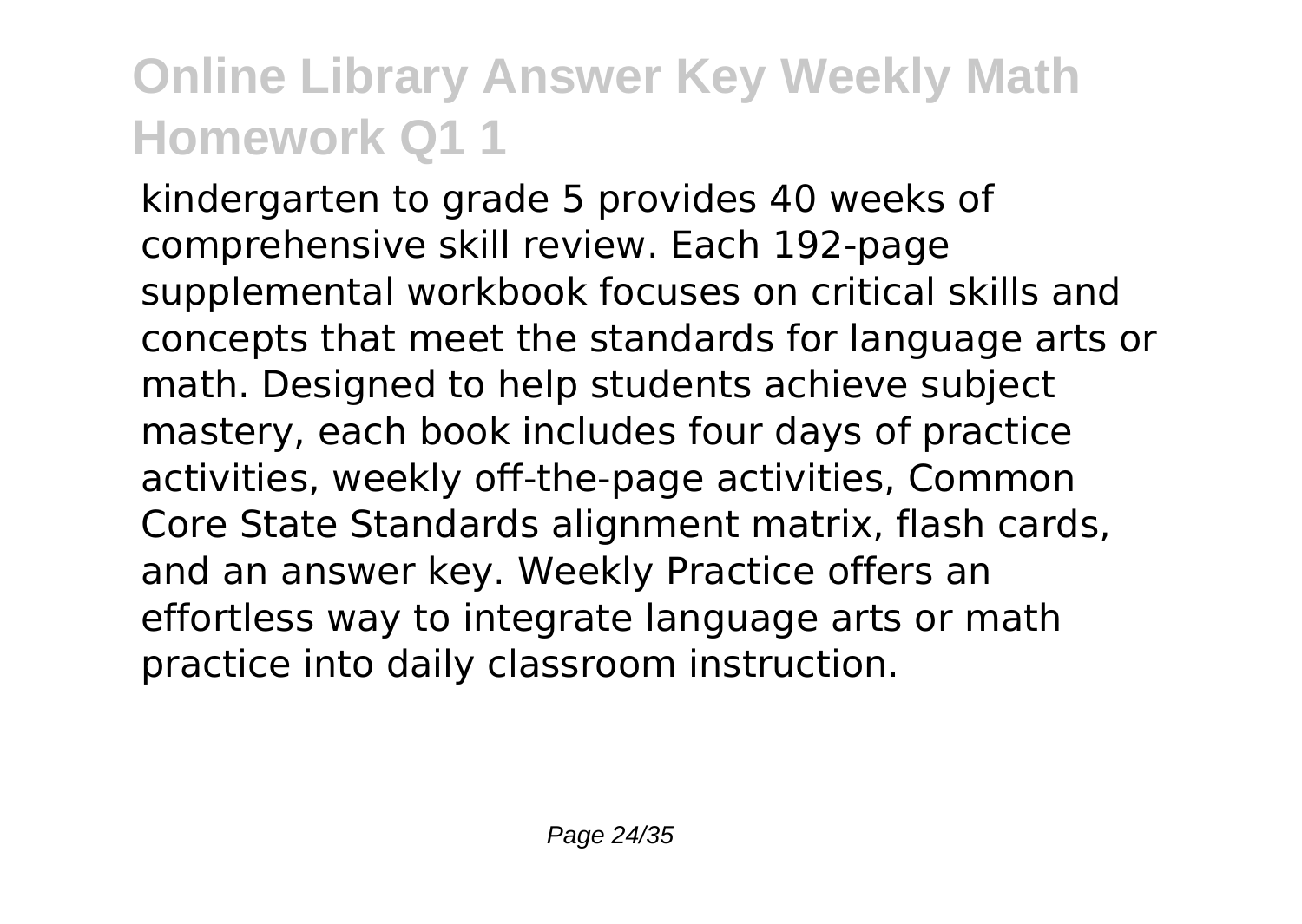Weekly Practice: Math for grade 2 provides daily practice for key concepts such as time, money, measurement, place value, word problems, interpreting graphs, and more. Complete with flash cards and activities, this series supports classroom success by offering extra practice at home. Improve students' math skills in the classroom while also providing a way to continue the learning process at home. Weekly Practice: Math for grade 2 allows you to reinforce math topics at school and at home by offering 40 weeks of standards-based activities and skill review. The unique layout and engaging Page 25/35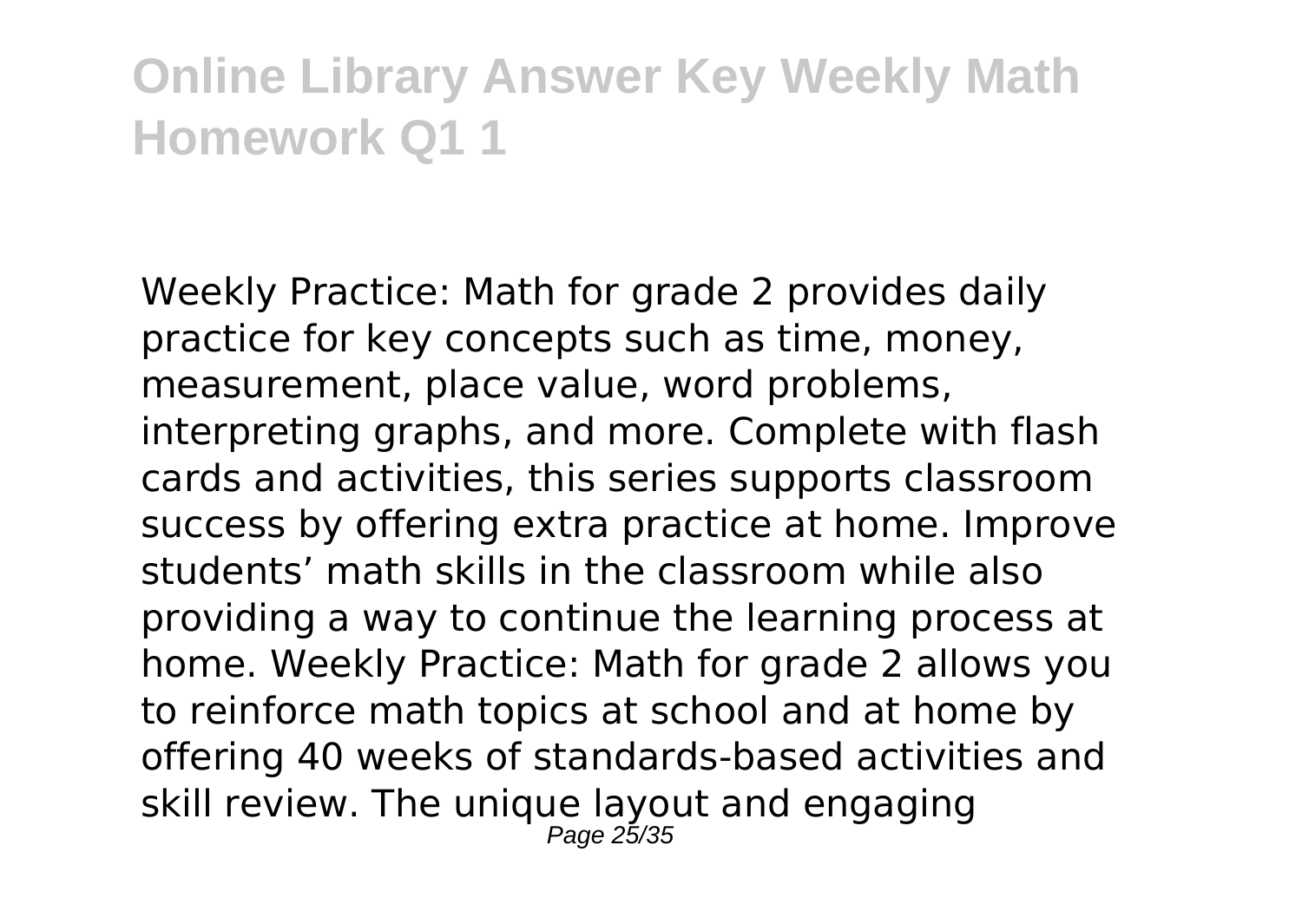exercises keep students interested as they build concept knowledge and essential skills. Reproducible at-home activities and flash cards are also included to encourage the home-to-school connection that's essential for student success. Weekly Practice is the perfect time-saving resource for creating standardsaligned homework packets and keeping students' skills sharp all year long. The Weekly Practice series for kindergarten to grade 5 provides 40 weeks of comprehensive skill review. Each 192-page supplemental workbook focuses on critical skills and concepts that meet the standards for language arts or math. Designed to help students achieve subject mastery, each book includes four days of practice Page 26/35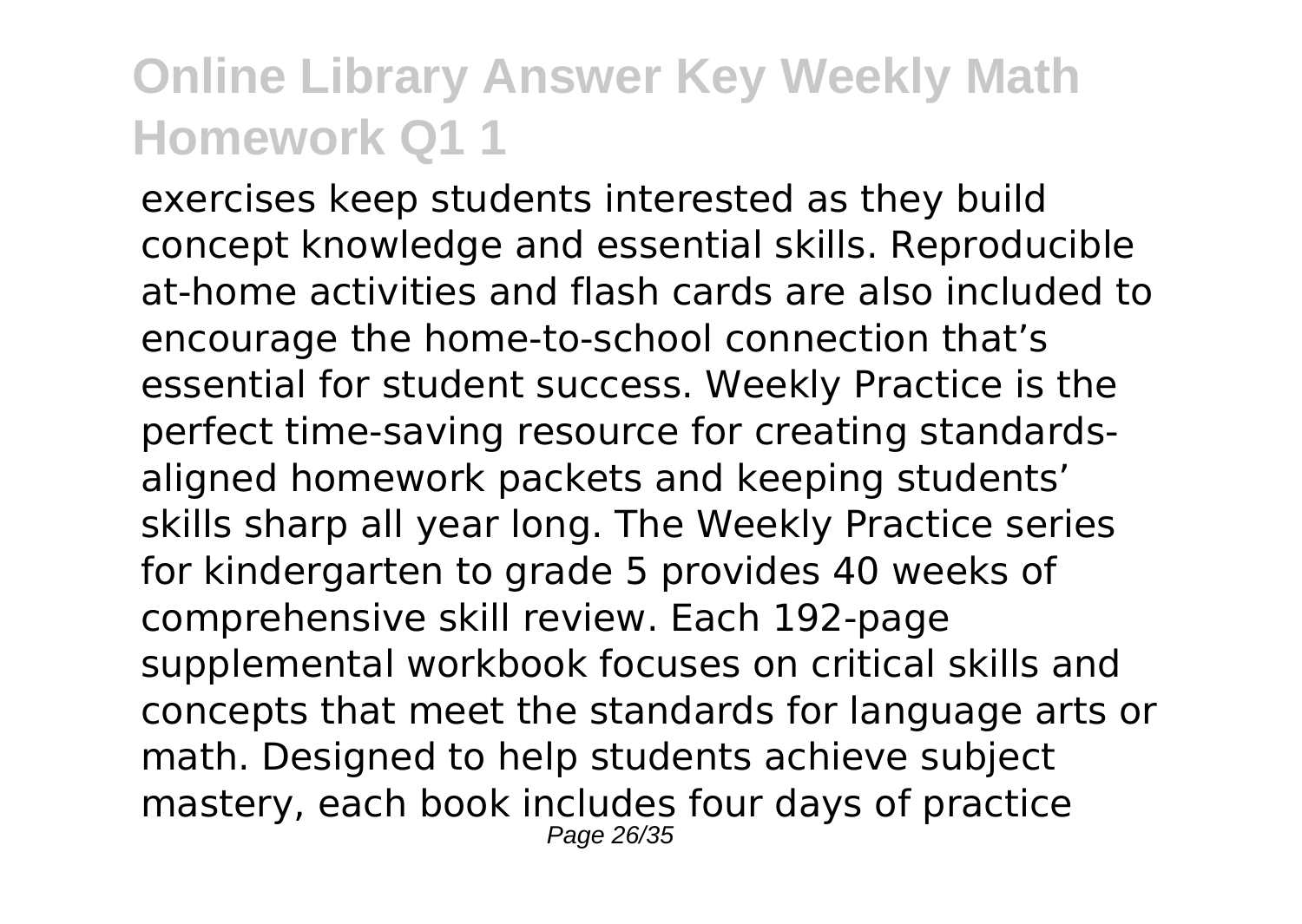activities, weekly off-the-page activities, Common Core State Standards alignment matrix, flash cards, and an answer key. Weekly Practice offers an effortless way to integrate language arts or math practice into daily classroom instruction.

Weekly Practice: Math for grade 3 provides daily practice for key concepts such as multiplication, division, fractions, measurement, graphing, word problems, and more. Complete with flash cards and activities, this series supports classroom success by offering extra practice at home. Improve students' math skills in the classroom while also providing a way to continue the learning process at home. Weekly Page 27/35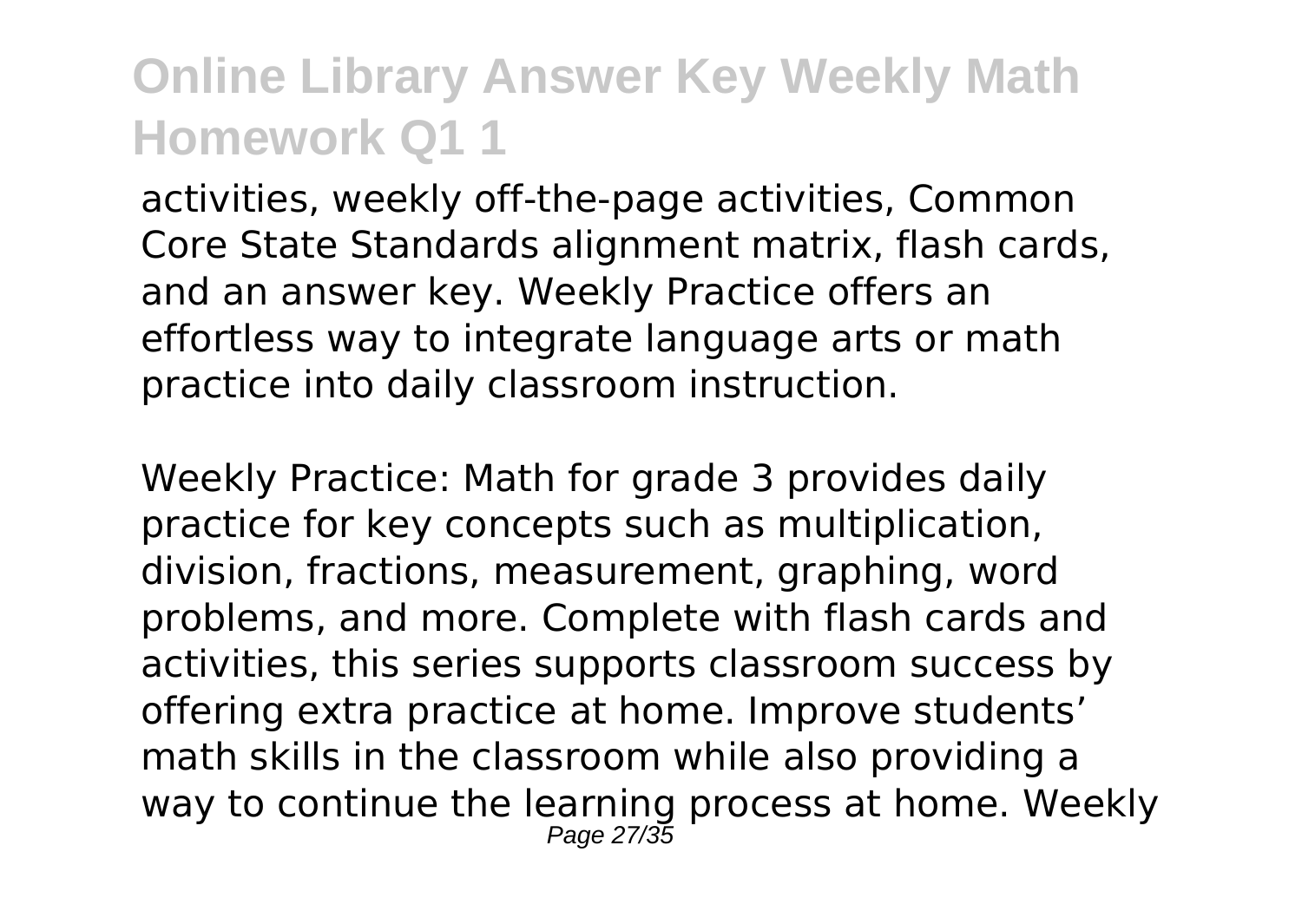Practice: Math for grade 3 allows you to reinforce math topics at school and at home by offering 40 weeks of standards-based activities and skill review. The unique layout and engaging exercises keep students interested as they build concept knowledge and essential skills. Reproducible at-home activities and flash cards are also included to encourage the home-to-school connection that's essential for student success. Weekly Practice is the perfect timesaving resource for creating standards-aligned homework packets and keeping students' skills sharp all year long. The Weekly Practice series for kindergarten to grade 5 provides 40 weeks of comprehensive skill review. Each 192-page Page 28/35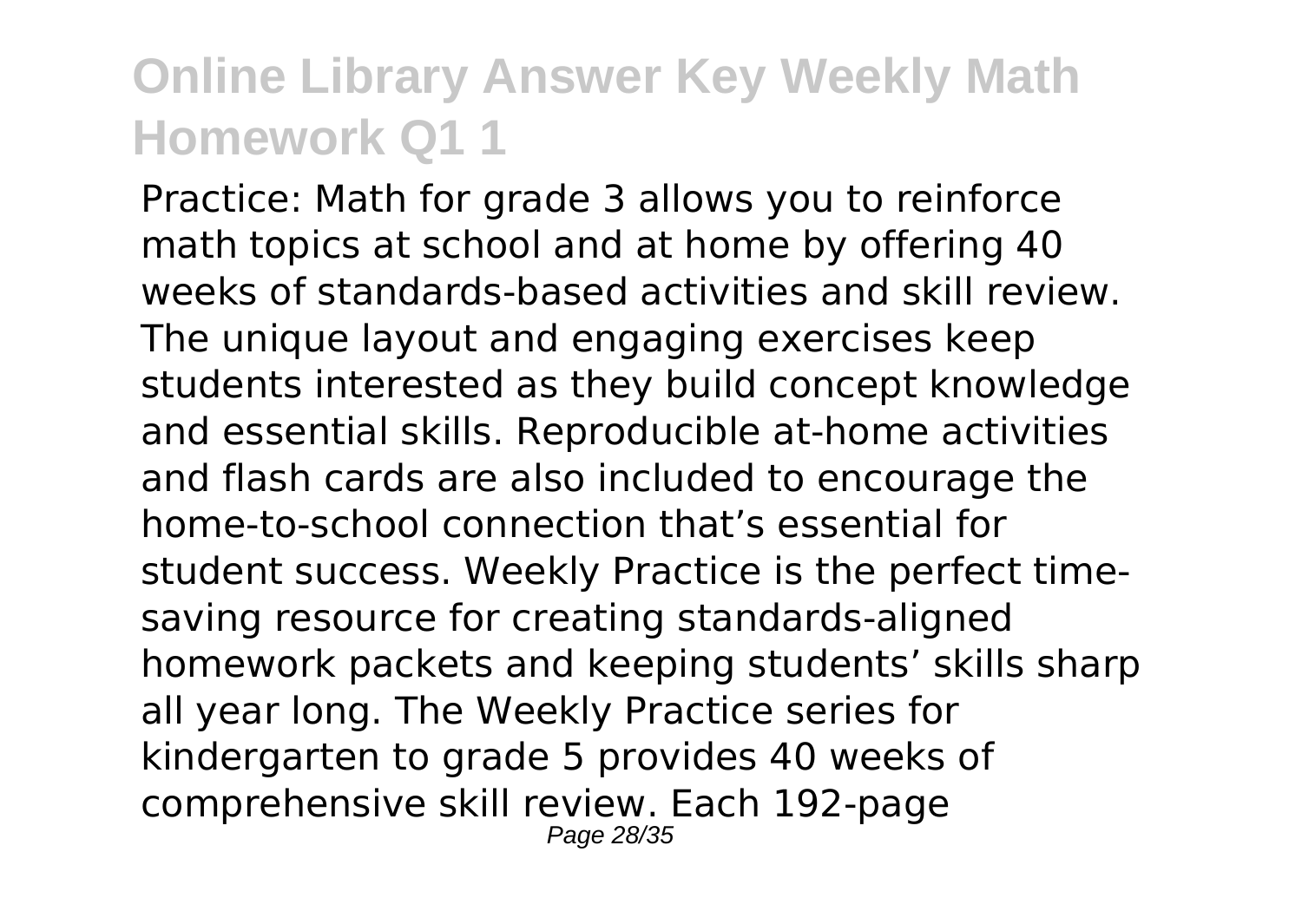supplemental workbook focuses on critical skills and concepts that meet the standards for language arts or math. Designed to help students achieve subject mastery, each book includes four days of practice activities, weekly off-the-page activities, Common Core State Standards alignment matrix, flash cards, and an answer key. Weekly Practice offers an effortless way to integrate language arts or math practice into daily classroom instruction.

Weekly Practice: Math for kindergarten provides daily practice for key concepts such as counting, shapes, Page 29/35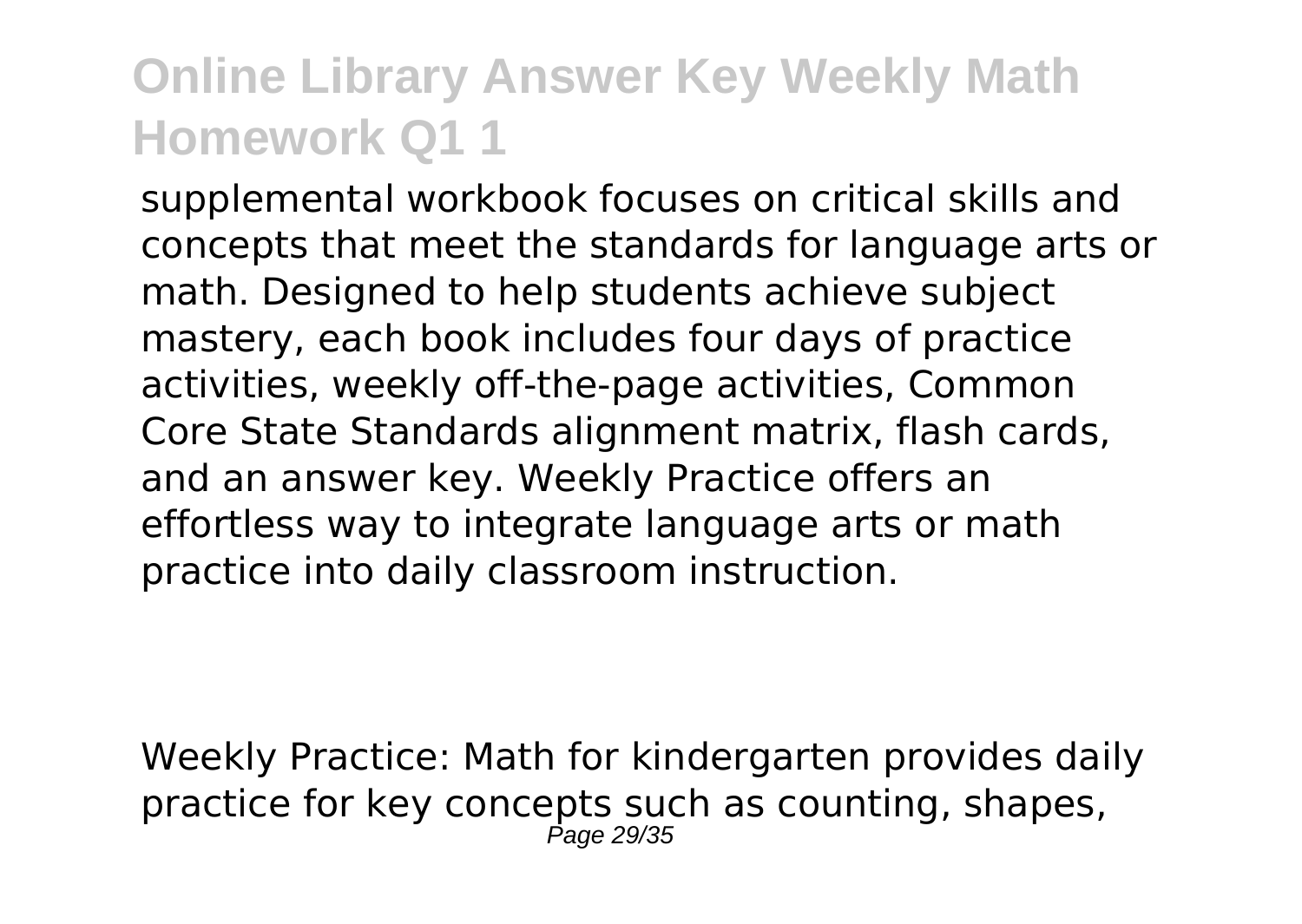addition, subtraction, positional words, comparing numbers, and more. Complete with flash cards and activities, this series supports classroom success by offering extra practice at home. Improve students' math skills in the classroom while also providing a way to continue the learning process at home. Weekly Practice: Math for kindergarten allows you to reinforce math topics at school and at home by offering 40 weeks of standards-based activities and skill review. The unique layout and engaging exercises keep students interested as they build concept knowledge and essential skills. Reproducible at-home activities and flash cards are also included to encourage the home-to-school connection that's essential for Page 30/35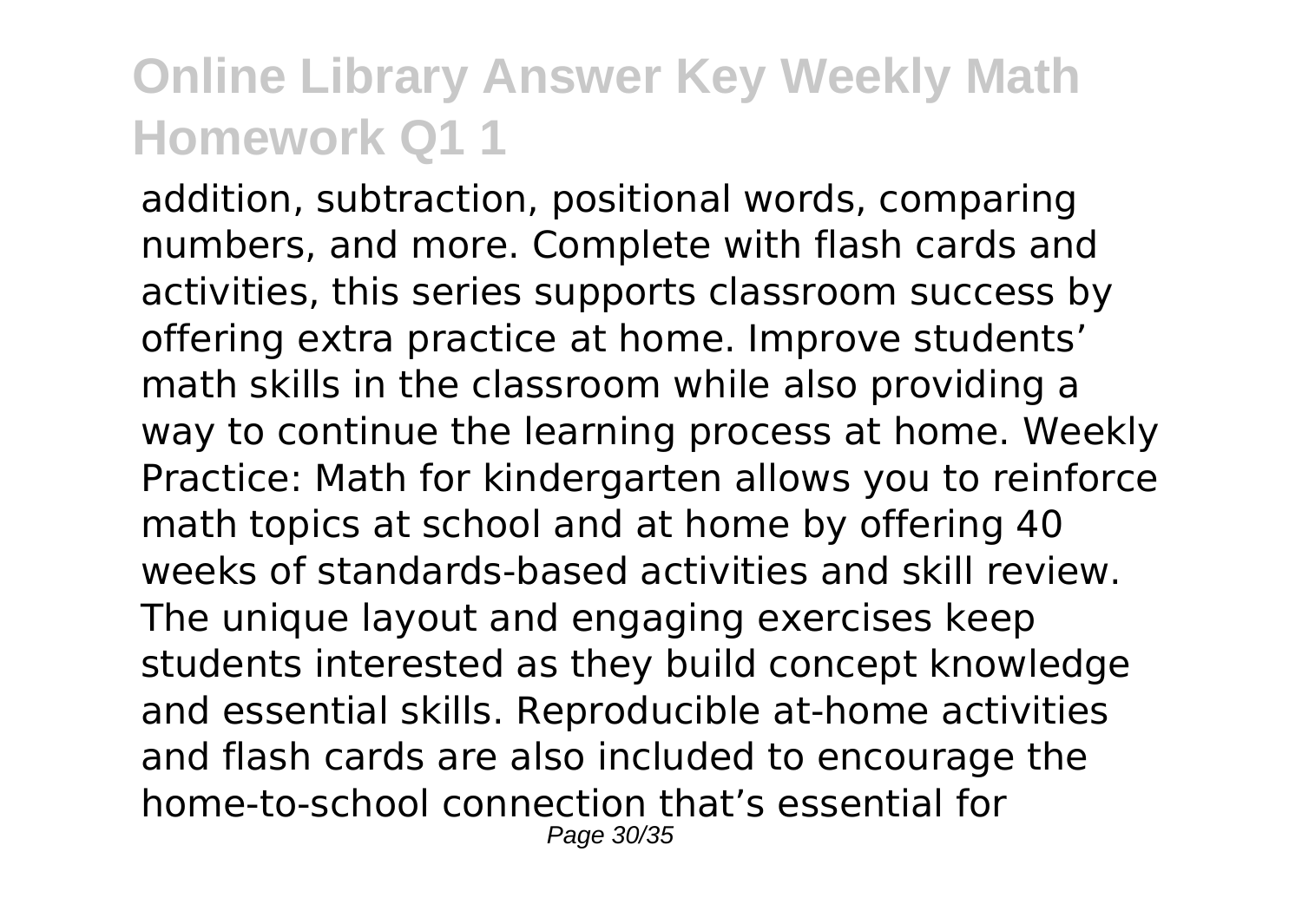student success. Weekly Practice is the perfect timesaving resource for creating standards-aligned homework packets and keeping students' skills sharp all year long. The Weekly Practice series for kindergarten to grade 5 provides 40 weeks of comprehensive skill review. Each 192-page supplemental workbook focuses on critical skills and concepts that meet the standards for language arts or math. Designed to help students achieve subject mastery, each book includes four days of practice activities, weekly off-the-page activities, Common Core State Standards alignment matrix, flash cards, and an answer key. Weekly Practice offers an effortless way to integrate language arts or math Page 31/35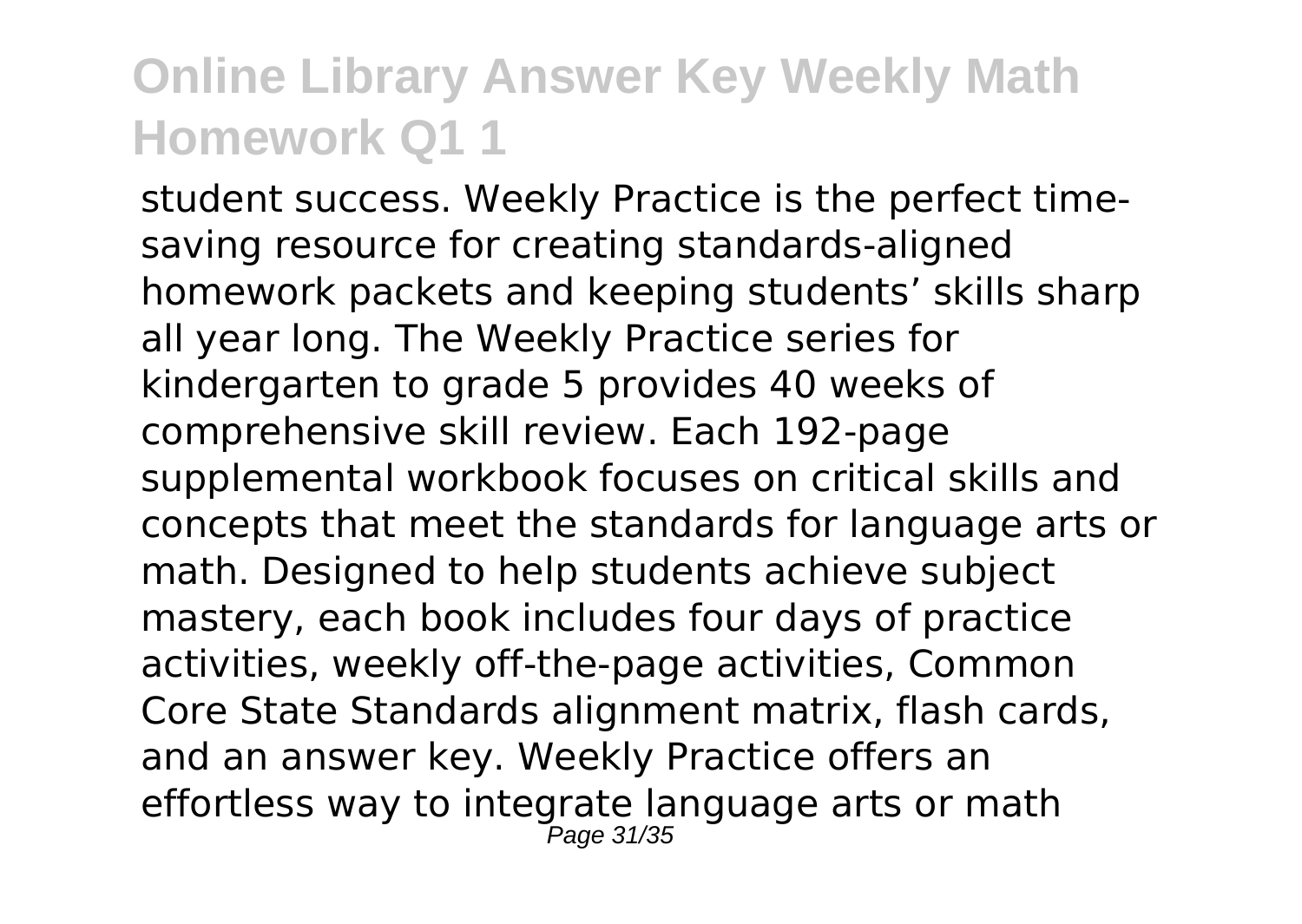practice into daily classroom instruction.

Weekly Practice: Math for grade 4 provides daily practice for key concepts such as multiplication, division, fractions, decimals, angles, line plots, measurement conversion, and more. Complete with flash cards and activities, this series supports classroom success by offering extra practice at home. Improve students' math skills in the classroom while also providing a way to continue the learning process at home. Weekly Practice: Math for grade 4 allows you to reinforce math topics at school and at home by offering 40 weeks of standards-based activities and skill review. The unique layout and engaging Page 32/35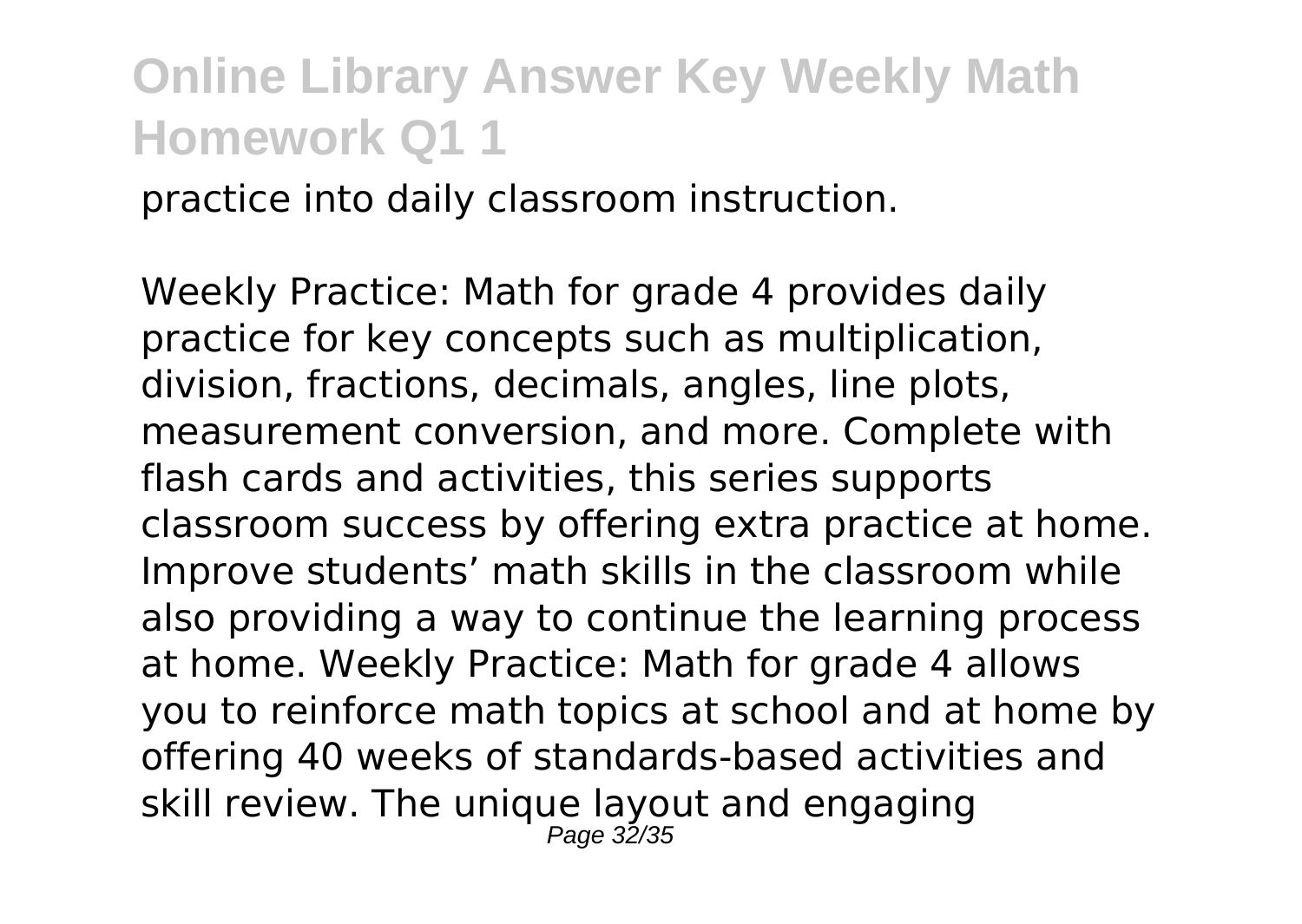exercises keep students interested as they build concept knowledge and essential skills. Reproducible at-home activities and flash cards are also included to encourage the home-to-school connection that's essential for student success. Weekly Practice is the perfect time-saving resource for creating standardsaligned homework packets and keeping students' skills sharp all year long. The Weekly Practice series for kindergarten to grade 5 provides 40 weeks of comprehensive skill review. Each 192-page supplemental workbook focuses on critical skills and concepts that meet the standards for language arts or math. Designed to help students achieve subject mastery, each book includes four days of practice Page 33/35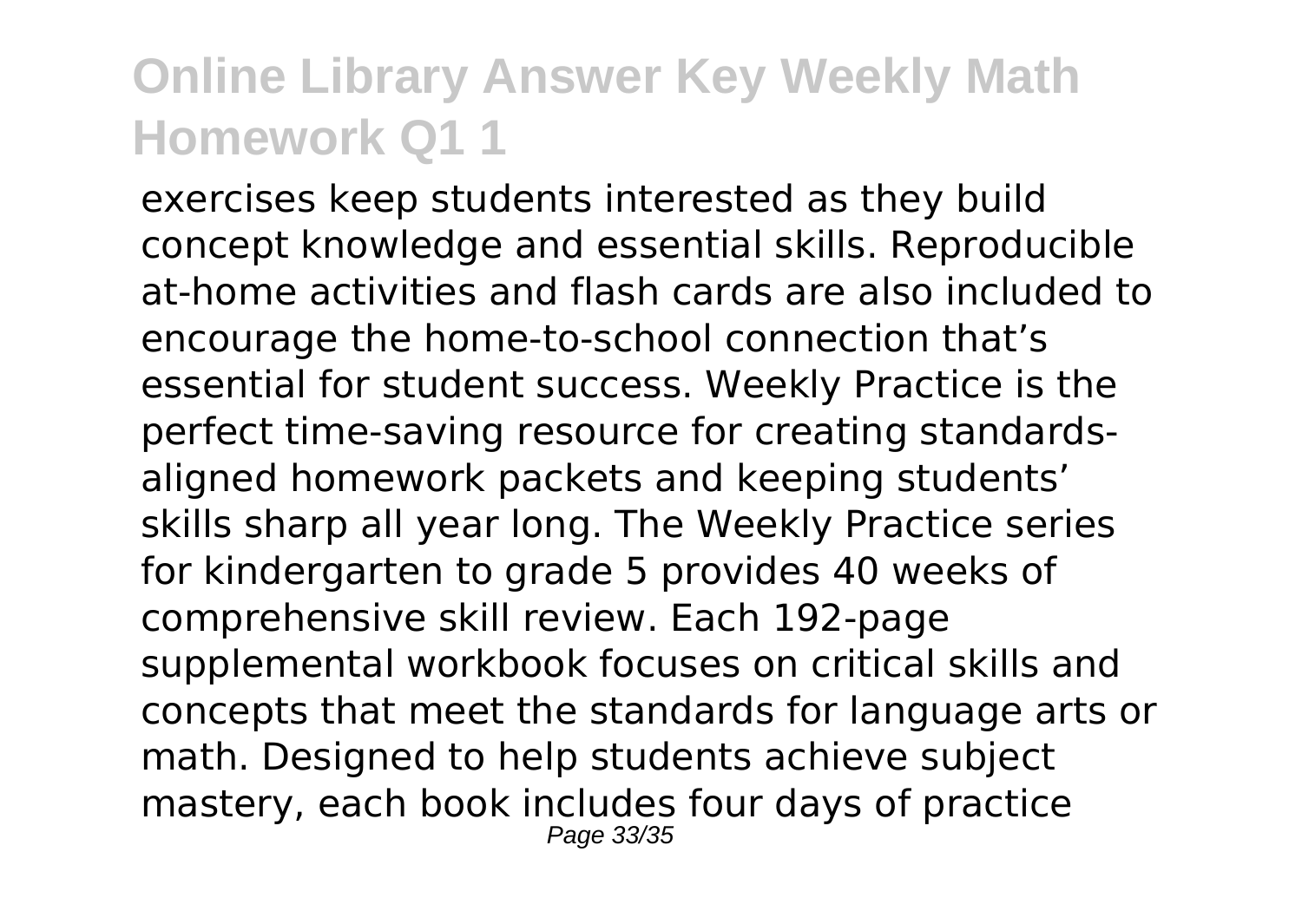activities, weekly off-the-page activities, Common Core State Standards alignment matrix, flash cards, and an answer key. Weekly Practice offers an effortless way to integrate language arts or math practice into daily classroom instruction.

Give students the learning power to move to the head of the class! This book features ten packets of reproducible activities that support state and NCTM standards, and cover the six essential strands of mathematics. Simply complete each packet's customizable cover sheet, reproduce the activity pages, and send them home with your students. The packets focus on numbers and counting, Page 34/35